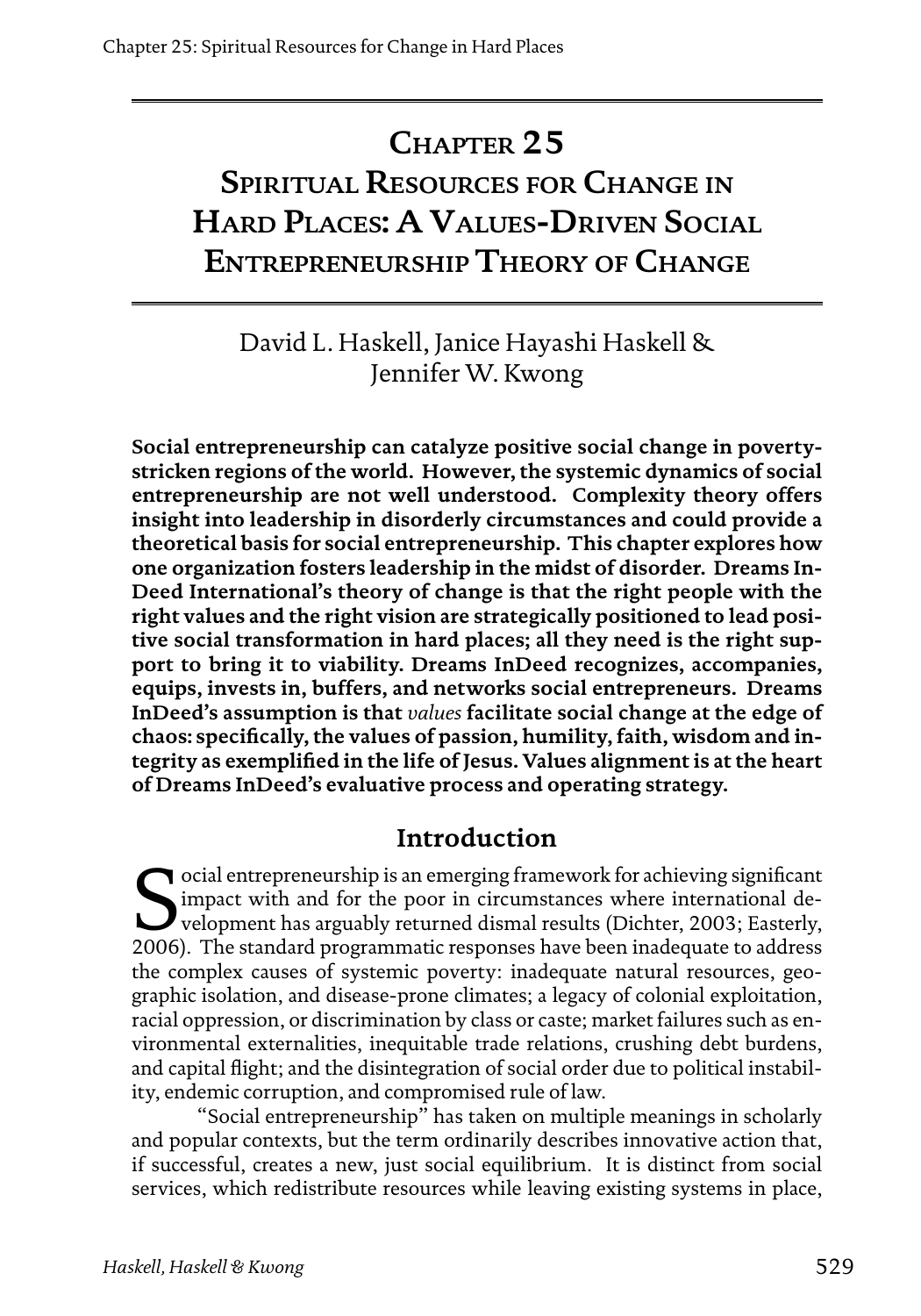and social activism, which seeks to leverage change indirectly through advocacy (Martin & Osberg, 2007). It also tends to be collaborative rather than individualistic, often emerging among groups, teams, organizations, networks and communities rather than as the result of one "hero" individual's efforts (Light, 2006). According to Dees, "social entrepreneurs play the role of change agents in the social sector by adopting a mission to create and sustain social value (not just private value); recognizing and relentlessly pursuing new opportunities to serve that mission; engaging in a process of innovation, adaptation, and learning; acting boldly without being limited by resources currently at hand; and exhibiting a heightened sense of accountability to the constituencies served and for the outcomes created" (1998: 4).

Although a few high-profile examples of social entrepreneurship have drawn the world's attention, "there is a noticeable lack of conceptual/theoretical framework for understanding the dynamics of social entrepreneurship… there is no clear-cut explicit general understanding of the *systemic* dynamics in how social entrepreneurial ventures come into being, develop, and succeed (or not)" (Goldstein, Hazy & Silberstang, 2008: 10, emphasis theirs). Complexity theory, which attempts to address chaotic circumstances in a non-reductionistic way, could make a key contribution to social entrepreneurship's conceptual/ theoretical underpinnings.

In this article, the authors propose one such framework by drawing on complex systems leadership theory and two decades of field experience in international development and social entrepreneurship. The article explores both the theory of change and operating model of a social entrepreneurship-based organization that currently works in the Middle East and Southeast Asia.

## **The Theory of Change**

Through their experience in mentoring social entrepreneurs in chaotic contexts, the authors have identified four key ingredients conducive to innovation for positive social change: the right people (indigenous ser-<br>want le contexts, the authors have identified four key ingredients conducive to vant leaders), the right values, and the right vision in a hard place.

First, "*hard places*" (defined as contexts with chronic poverty, violent conflict, human rights abuses, and compromised rule of law) are ideal contexts for generating social innovation, but require systemic changes of vision and/ or core values rather than superficial interventions. Second, *indigenous servant leaders* are most likely to effect such changes: those indigenous to the hard place are strategically positioned to innovate and are motivated to succeed, but only leaders who are "servants first" will apply influence and resources for the common good. Third, individually-held *values* and communally-held cultural norms have a significant impact on human development; such particularistic norms do have a place in a pluralistic world and should be engaged through deep conversation across diversity lines. Finally, the legitimacy of the *visions* that motivate indigenous servant leaders turns on whether the process for arriving at the visions is inclusive and whether the substance of the vision is relevant; good news to the poorest members of society. Each of these elements is explored in greater detail below.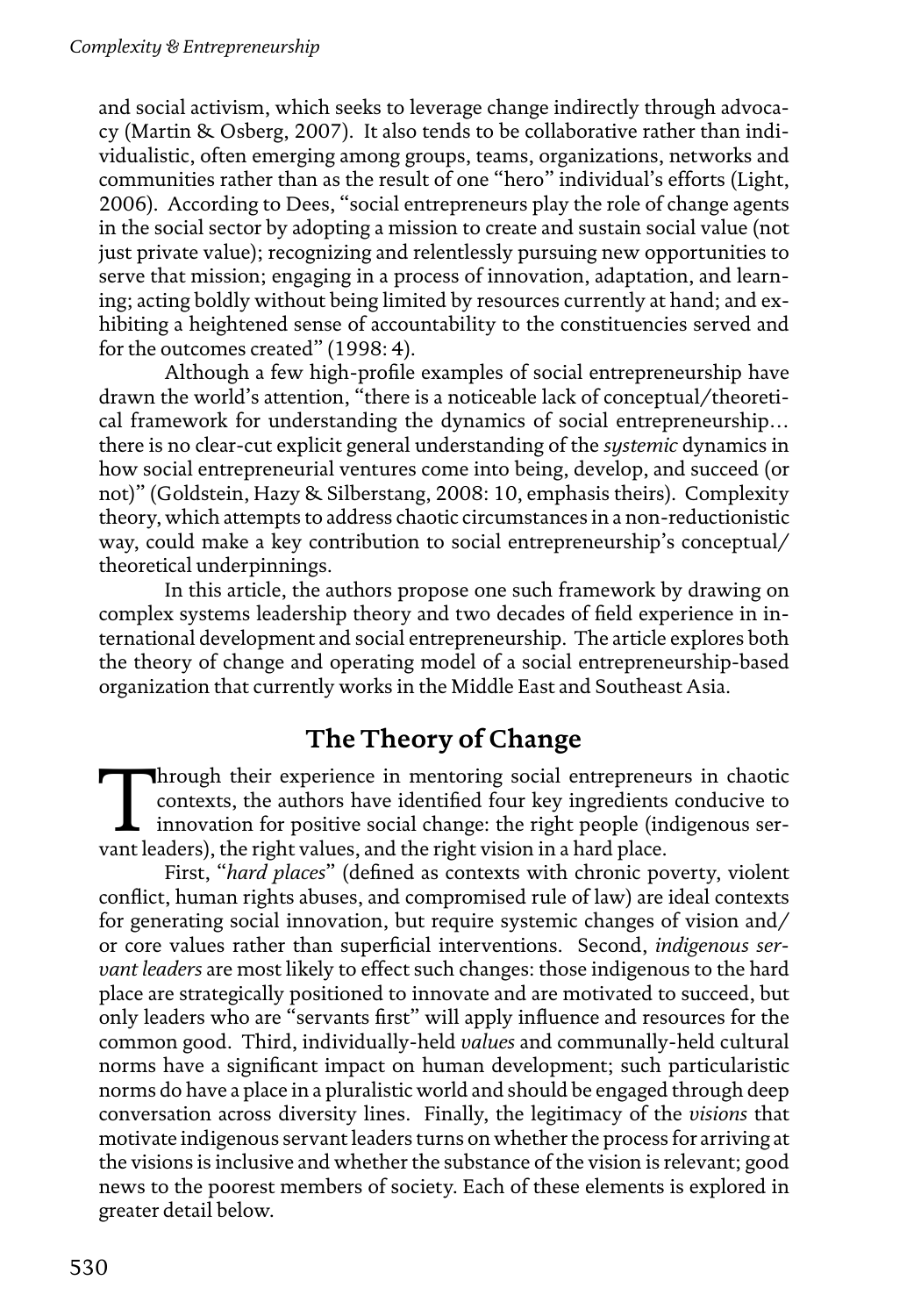

**Figure 1** *Dreams InDeed International: Theory of Change*

## **The Context: Hard Places**

The authors' first observation is that turbulent, hard places are particularly fertile ground for generating innovation for the benefit of the marginalized poor. "Hard places" in this theory of change are defined as contexts with two or more of these four characteristics: chronic poverty, violent conflict, human rights abuses, and compromised rule of law. Each of the increasingly interconnected fields of practice in international development seeks to address one of these four characteristics: socio-economic development aims to lift societies out of chronic poverty, conflict resolution seeks to end violent conflict, rights advocacy brings pressure to bear to end human rights abuse, and good governance catalyzes grassroots initiatives to foster the rule of law. Of course, human suffering is not limited to hard places, but hard places are contexts of *systemic* human suffering. In some cases, hard places as defined here could refer to entire countries or regions; in others, to specific pockets of countries or cities that otherwise enjoy some degree of human and social development.

Complexity theory tends to support the proposition that hard places are optimal contexts for the emergence of social innovation. It postulates that innovation emerges at "the edge of chaos," a condition that has also been called "dynamics with requisite complexity" in the context of social entrepreneurship (Goldstein, Hazy & Silberstang, 2008). This implies that the most likely context for emergent order is at the point of creative tension between stable and unstable states. The "edge of chaos" concept has counterparts in mainstream business literature's discussion of strategic inflection points (Grove, 1996), leadership practices in complex organizations (Marion, 1999), and strategic adaptation (Pascale, Millemann & Gioja, 2000). High levels of complexity are the norm in hard places, on the one hand propelling brain drains and capital flight, but on the other hand stimulating creativity among the poor to adapt and thrive.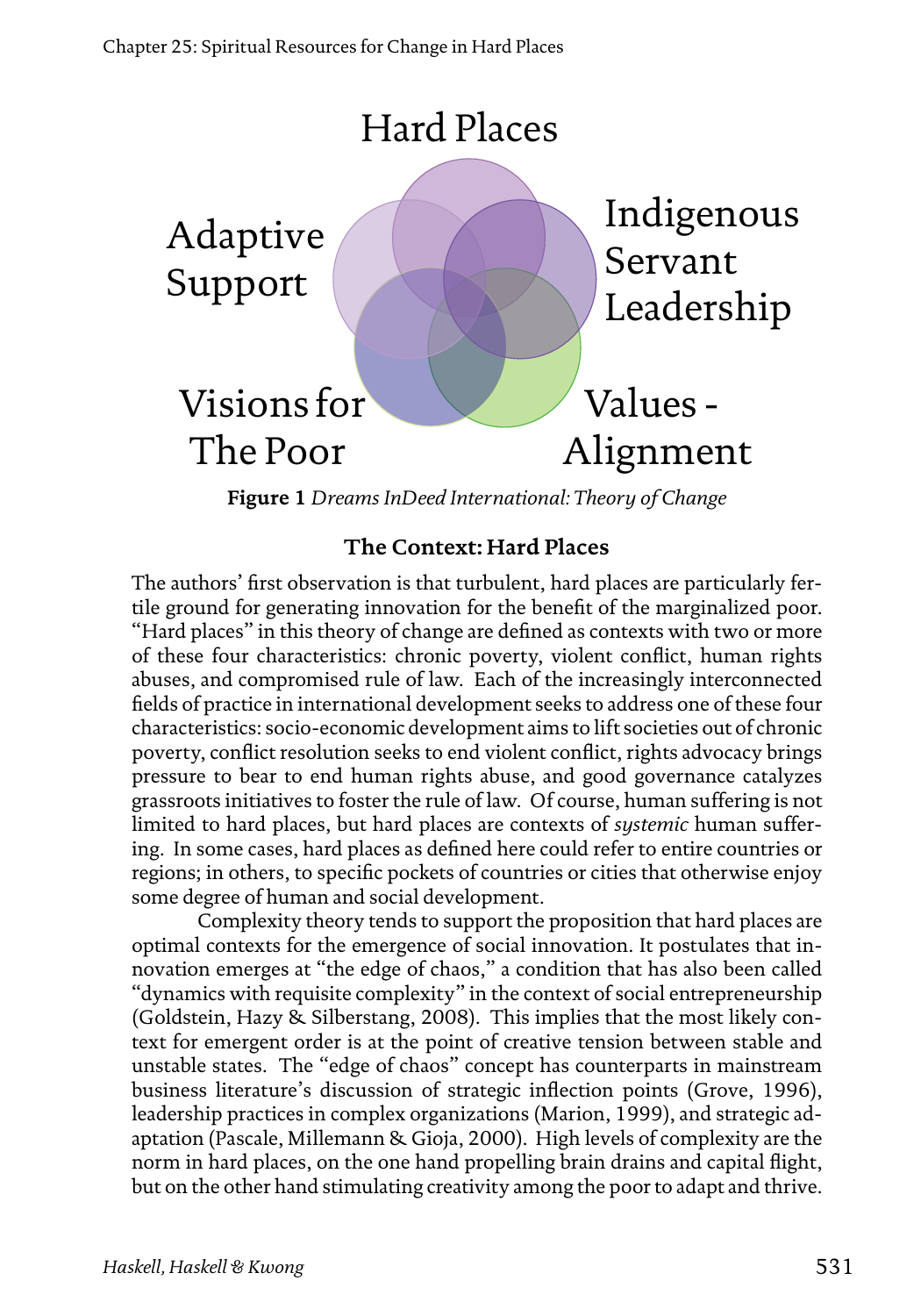The turbulence of hard places requires and rewards indigenous innovation with survival. Social entrepreneurship in a hard place drives what is usually a painful learning curve at the edge of chaos.

The complexity of hard places also means that cosmetic or surface-level initiatives will have little or no effect. Lasting, adaptive change in hard places only occurs when root causes are addressed. The need for deep, systemic change is implicit in complex systems leadership theory, which defines "leadership" in complex systems as interactions that affect changes in desired ends and/or the perception of acceptable means: "*leadership* in complex systems takes place during interactions among agents when those interactions lead to changes in the way agents expect to relate to one another in the future. This change can be due to changes in perceived purpose, strategy or objective, or to changes in perceived norms as to acceptable choices, behaviors or communications" (Hazy, Goldstein & Lichtenstein, 2007: 7, emphasis theirs). Changes in "purpose, strategy, or objective" are teleological, affecting a change of desired *ends* or *vision*. Changes in "choices, behaviors or communications" are changes in acceptable latitudes of *means* or *core values*.

The simple logic of supply and demand propels assistance to hard places, but often in the form of short-term relief or development initiatives that address symptoms rather than causes. Although such "solutions" may yield short-term results, they may also perpetuate the status quo and lead to dependency. Sustainable development practitioners selecting sites for longer-term engagement tend to gravitate away from hard places and toward less challenging contexts where they can generate the statistics and concrete gains that donors seek. But the moral imperative, left unsatisfied by human suffering in hard places, all the more demands a humane and innovative response. The remaining components of the authors' theory of change combine to counter-balance disorder while defining and enlarging the zone for innovation in hard places.

#### **The People: Indigenous Servant Leaders**

Complex systems leadership theory provides insight into the way that people can catalyze systemic change in hard places. Building on their observation that "leadership" in complex systems catalyzes changes in desired ends and/or the perception of acceptable means, Hazy, Goldstein and Lichtenstein remark that "*[e]ffective leadership* occurs when the changes observed in one or more agents (i.e., leadership) leads to increased fitness for that system in its environment…. Of course, how effective leadership is depends on what metric of sustainable performance is chosen, which itself depends on *who* does the choosing. Note that effective leadership is always defined with respect to a particular complex system and its particular fitness metric(s)" (2007: 7, emphasis theirs).

In the experience of the authors of the present study, the individuals and communities leading positive social change in hard places need two key characteristics to succeed: first, they must be indigenous to the hard place, and second, they must be servant leaders. Indigenous social entrepreneurs are strategically positioned to promote and innovate social development in their native contexts. To address complex challenges, they can leverage their insider cultural finesse,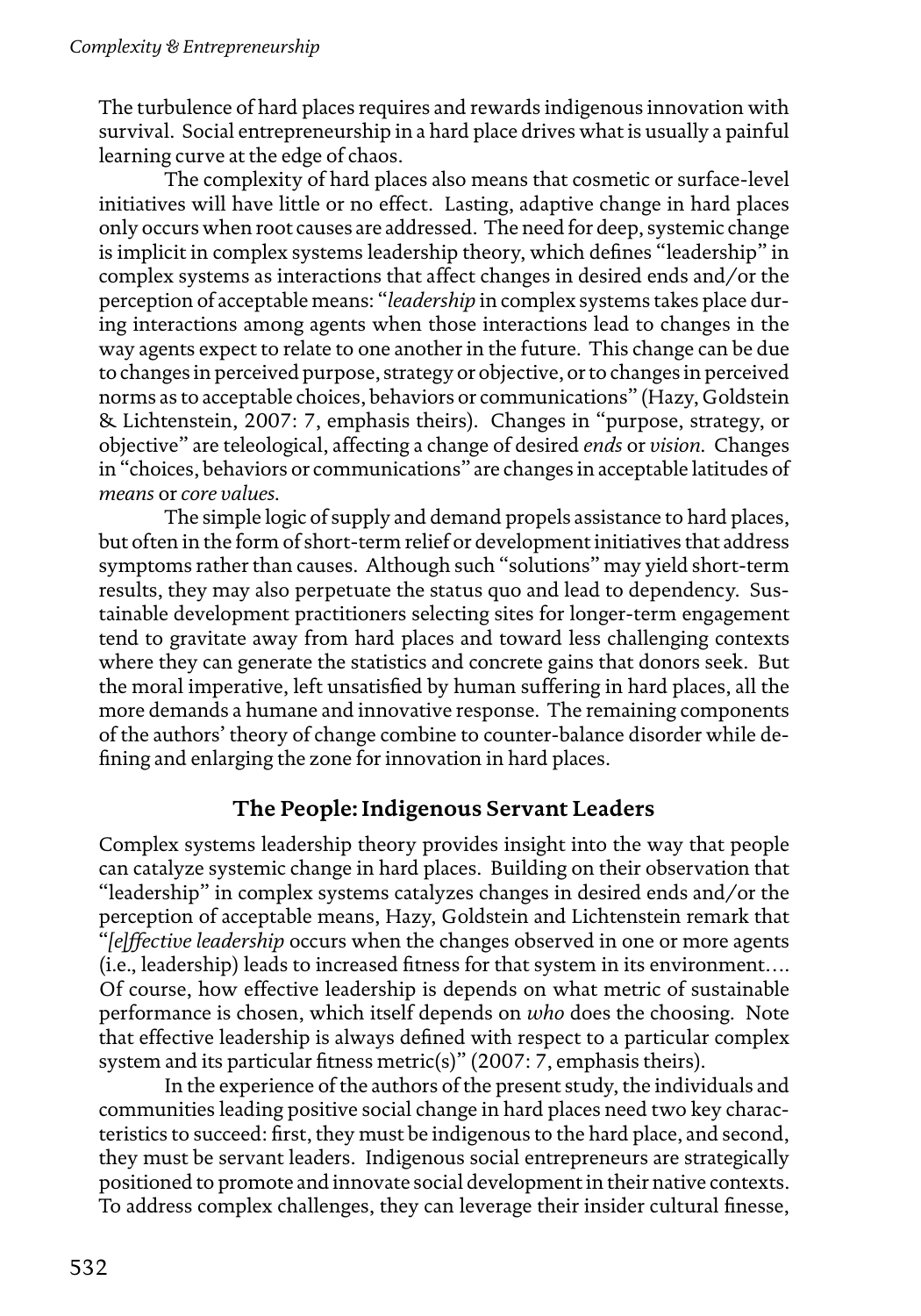extensive networks, credible reputations, and first-hand grasps of local needs and priorities. Rooted in their context for the long haul, they are also strongly motivated to achieve sustainable outcomes: they may stumble repeatedly as they pursue their dream, but they cannot afford to quit.

Although international development agencies often hire local staff and work through local organizations, local participants in international development projects are seldom in a position to exercise *leadership* according to Hazy, Goldstein and Lichtenstein's definition of the term—that is, in shaping *vision* and *core values*. Sadly, the bureaucratic leadership paradigm in the corporate sector (Marion & Uhl-Bien, 2007) is equally prevalent in international development agencies, placing outsiders (who are often also foreigners) at the top of a hierarchical management structure.

Still, international development theorists and practitioners increasingly recognize the value of indigenous leadership, following business and management theory's paradigm shift from bureaucratic to emergent leadership and systems discourse (Schwandt & Szabla, 2007). Freire (1970) called for equalfooting dialogue with indigenous peoples through popular education. Schumacher (1973) proposed an economics of "enough" to prioritize people over production, debunking the notion that Gross National Product (GNP) measures human well being and inspiring what became the appropriate technology and environmental movements. Chambers galvanized the field of international development to affirm indigenous insiders as the local experts of their contexts by "putting the last, first" (Chambers, 1983). Chambers' *Participatory Rapid Appraisal* methodology, now commonly accepted as a developmental best practice initiative, enables indigenous communities to tap their latent ability to selforganize to research their own needs, establish their own priorities, and design their own solutions. Participatory approaches recognize the poor as experts in their context and assign the development professional the role of outside learner, thereby "putting the first, last" and generating effective alternatives to topdown, outside-in social engineering (Chambers, 1997).

Indigenous leaders must also be servant leaders. Not all transformations of vision and core values ameliorate human suffering in hard places: the track record of international development is tragically rife with examples of empowered indigenous leadership degenerating into corruption and conflict, abandoning those they were to serve and sometimes leaving them worse off than before. Instead, successful social entrepreneurs are indigenous leaders who effectively apply influence and resources *for the common good* in hard places—according to Greenleaf's definition (1977), they are "servant leaders" because they serve first rather than lead first. Greenleaf posits that leaders fall along a spectrum between those who wish to "serve first" and those who wish to "[lead] first, perhaps because of an unusual power drive or to acquire material possessions" (1977: 13-14). The difference between the two ends of the spectrum "manifests itself in the care taken by the servant-first to make sure that other people's highest priority needs are being served" (1977: 13-14).

The first challenge for those who seek to equip and empower indigenous social entrepreneurs is to identify servant leaders. Assessment of motive is a dif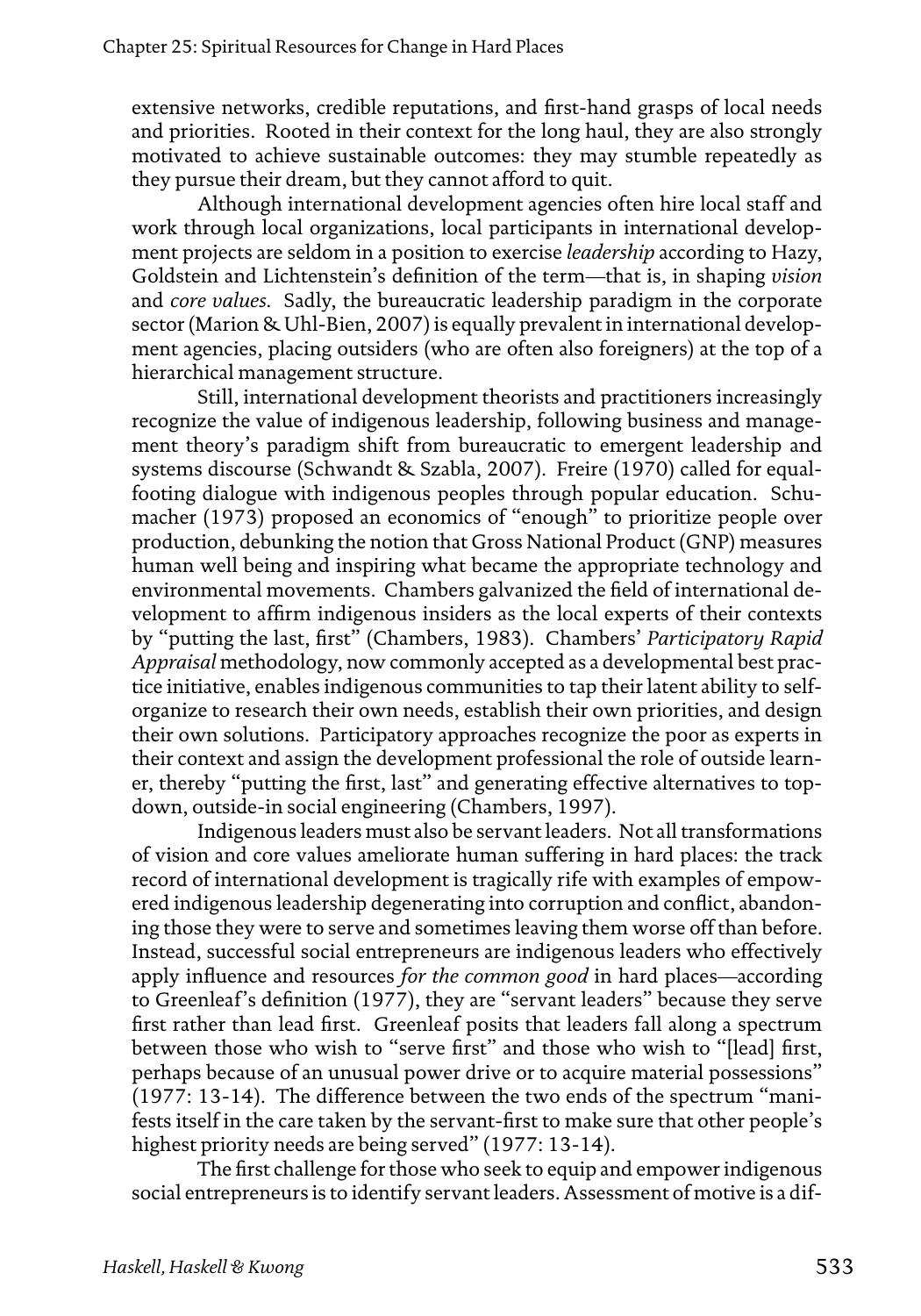ficult task, because the desires to serve first and to lead first may both be present, mixing as an impure alloy in an individual's experience. However, as Greenleaf recognizes, one can assess the *effects* of an individual's leadership as a proxy for motive:

*[T]he best test, and difficult to administer, is: Do those served grow as persons? Do they,* while being served*, become healthier, wiser, freer, more autonomous, more likely themselves to become servants?* And*, what is the effect on the least privileged in society? Will they benefit, or, at least, not be further deprived?* (1977: 13-14, emphasis his).

Such an evaluation is necessarily value laden, as leadership outcomes must be measured against a substantive standard. The terms "social value" and "inherently unjust" in the prominent definitions of social entrepreneurship are too vague to be a basis for evaluation, and as Dees acknowledges, "[i]t is inherently difficult to measure social value creation. How much social value is created by reducing pollution in a given stream, by saving the spotted owl, or by providing companionship to the elderly?" (1998: 4). The calculations are "not only hard, but also contentious" (Dees, 1998: 4), particularly in hard places where differing worldviews contend and pluralism degenerates into pandemonium. The next section addresses the conundrum of identifying particularistic values that will guide the process of evaluation.

## **The Core Values: Stability at the Edge of Chaos**

## *The Case for Values*

A growing body of research indicates that cultural values, and the worldviews in which they are ontologically rooted, play a significant role in human development. Hofstede pioneered an exhaustive survey of values in over fifty countries, theorizing that people develop "mental programs" during early childhood, reinforced by cultural context. This mental "software" is programmed with values, defined by Hofstede as "a broad tendency to prefer certain states of affairs over others" (2001: 5). Values have both intensity (degree of relevance) and direction (good/bad orientation), and are invisible until expressed in behavioral choices.

Values are held or adopted by individuals; when collectivized, they become cultural norms. Hofstede defines culture as "the collective programming of the mind that distinguishes the members of one group or category of people from another…the 'mind' stands for the head, heart, hands, that is, for thinking, feeling, and acting…systems of values are a core element of culture" (2001: 10). According to Hofstede, values are at the core of culture, surrounded by rituals, heroes, and symbols, all of which are expressed in observable practices.

The idea that values and cultural norms play a significant role in human development is implicit in seminal works of political theory and sociology (de Toqueville, 1835; Weber, 1930) and is increasingly gaining credence in contemporary scholarship as well. In his book *Underdevelopment is a State*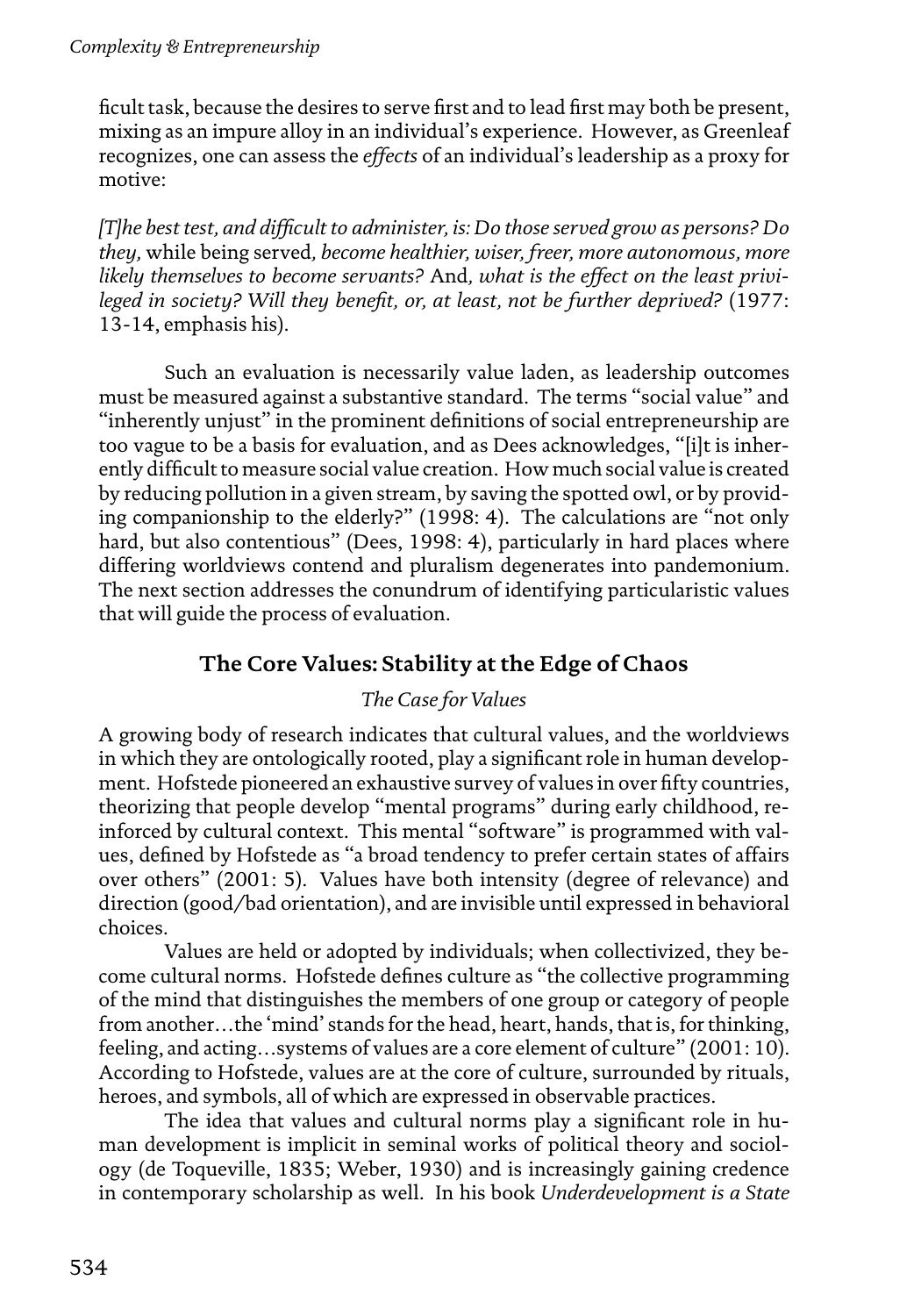*of Mind*, Harrison theorized that cultural mindsets and values are a significant factor in underdevelopment (1985). He applied a development-prone versus development-resistant cultural typology to explain economic success in Brazil, Spain, Taiwan, Korea, Japan, and a few U.S. immigrant communities (1992). The notion that cultural values shape progress (Harrison and Huntington, 2000) quickly took hold in academic, development and popular commentary, prompting positive and negative responses in addition to case studies and surveys around the globe (Harrison & Kagan, 2006; Harrison & Berger, 2006).

One such survey, the World Values Survey, consists of data collected from eighty countries in five "waves" from 1990 to the present. Inglehart, Chair of the World Values Survey and a University of Michigan Professor of Political Science, mapped correlated national data into cultural/religious blocs by traditional versus secular/rational values; by survival versus self-expression values; and by interpersonal trust and per capita gross national product (2000). Inglehart's research indicates that cultural values—and in particular, religious values—significantly impact human behavior and development, confounding predictions by Marx and Freud that religion would fade away with the rise of industrial economies. Norris and Inglehart concluded that "traditional secularization theory needs updating. It is obvious that religion has not disappeared from the world, nor does it seem likely to do so" (2004: 4).

Although the link between values and human development has only recently been re-introduced into scholarly circles, business and management literature has long recognized that core values are a critical factor in corporate outcomes (Drucker, 1946; De Pree, 1987; O'Toole, 1995; Pollard, 1996; Hesselbein, 2002; Blanchard, 2003; George, 2003, 2007). Peters and Waterman's study of 62 U.S. companies known for innovation and excellent financial results found them to be "hands-on" and "values-driven" with a core of "shared values," and concluded that "excellent companies seem to have developed cultures that have incorporated the values and practices of the great leaders" (1982: 26). Similarly, Collins and Porras found that eighteen visionary U.S. companies that far outstripped their peers in shareholder returns each practiced an ideology of uncompromised core values and perpetual purpose that did not revolve around profit (1994: 55).

In a sequel study, Collins found that the permeating practice of shared core values could propel companies from "good to great" (2001). The eleven U.S. companies surveyed had jumped from fifteen years of returns at or below market to sustained returns of at least three times market. Contrary to expectations, all of the executives in the "good-to-great" companies were marked by personal humility and were highly motivated to fulfill the company's core values and purpose rather than to achieve personal fame or fortune. Shared values were also prioritized over typical criteria like "vision" in recruiting management teams. As a result of values permeation, the good-to-great companies had the integrity to face brutal facts and the faith to take major risks to address them. They wisely focused solely on the overlapping fit between their passions, their talents, and market response and maintained discipline through inner values alignment rather than external controls.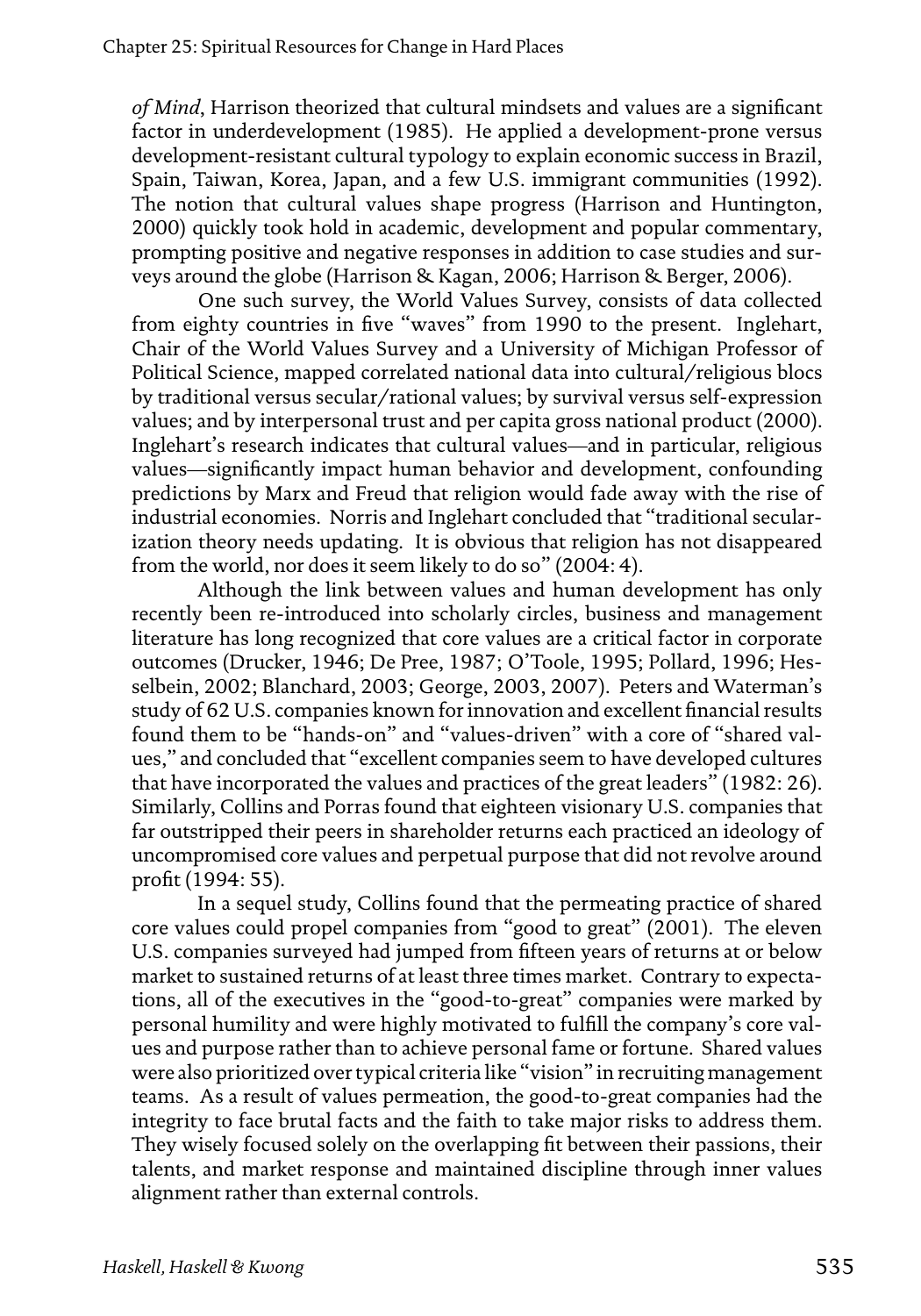Business and management research has also explored the effects of integrating spiritual values and practices into organizational behavior (Neal & Biberman, 2003; Howard and Welbourn, 2004). In *A Spiritual Audit of Corporate America: A Hard Look at Spirituality, Religion, and Values in the Workplace*, 92% of the 230 U.S. West and East Coast executives and managers surveyed viewed spirituality or religion positively; most wanted it integrated into lives and work of meaning and purpose and believed that spiritual development leads to better results and profitability. The sample also reported a perception that spirituality was privatized as a public taboo; a paradoxical strong fear of and desire to discuss and practice spirituality at work; and a hunger for but dearth of responsible and inoffensive models of spirituality in business. Mitroff and Denton (1999) proposed five organizational models to fill this spiritual vacuum, ranging from religion-based to values-based (without religious reference), with each model trading off values potency against the risk of exclusivity. They conclude that in spite of the risks, institutional integration of spirituality is vital to provide motivation, wholeness, meaning, and purpose to enable people to contribute their full potential to work results.

#### *Values in a Pluralistic World*

Even if one accepts that values and culture are inextricably linked to human development, the question of how to engage and incorporate values into social entrepreneurship and other development initiatives is a daunting one. The very conflicts that characterize hard places often emanate from and are expressed in the idiom of worldviews, both secular and religious (Huntington, 1996; Gills, 2000; Tétreault & Denemark, 2004; Hurd, 2008). Some would argue that there is no place for particularistic values in the context of global pluralism and crosscultural engagement.

Political theorists have advanced different approaches to the role of values in pluralistic societies. Political liberalism defines "justice" as reasonable fairness and establishes *tolerance* as the operating principle of the public square (Rawls, 1971, 1993, 2001). In the interests of stability, political liberalism excludes public debate of irreconcilable religious, philosophical, and moral positions, hoping that tolerance will generate an overlapping consensus. However, the privatization of deeply rooted identity and beliefs from public life undermines the very tolerance and inclusivity that political liberalism seeks. It sacrifices global engagement with deep diversity in favor of stability, achieving shallow uniformity rather than authentic unity.

Agonistic or post-Nietzschean political theory, on the other hand, advocates *respect* (as opposed to tolerance) for diversity and identity differences (Corlett, 1989; Honig, 1993; Mouffe, 2000; Connolly, 1991, 2005). Agonistic theory recognizes the inevitability of the marginalization or exclusion of remainders from any body politic, but calls for respect of their differences. Conflicts inevitably arise over these differences, but agonistic theory hopes that an ethos of critical responsiveness—that is, entering into a struggle that affirms differences—can ameliorate culture wars and foster respect. However, it is unlikely that agonistic respect will lead to less conflict rather than more, particu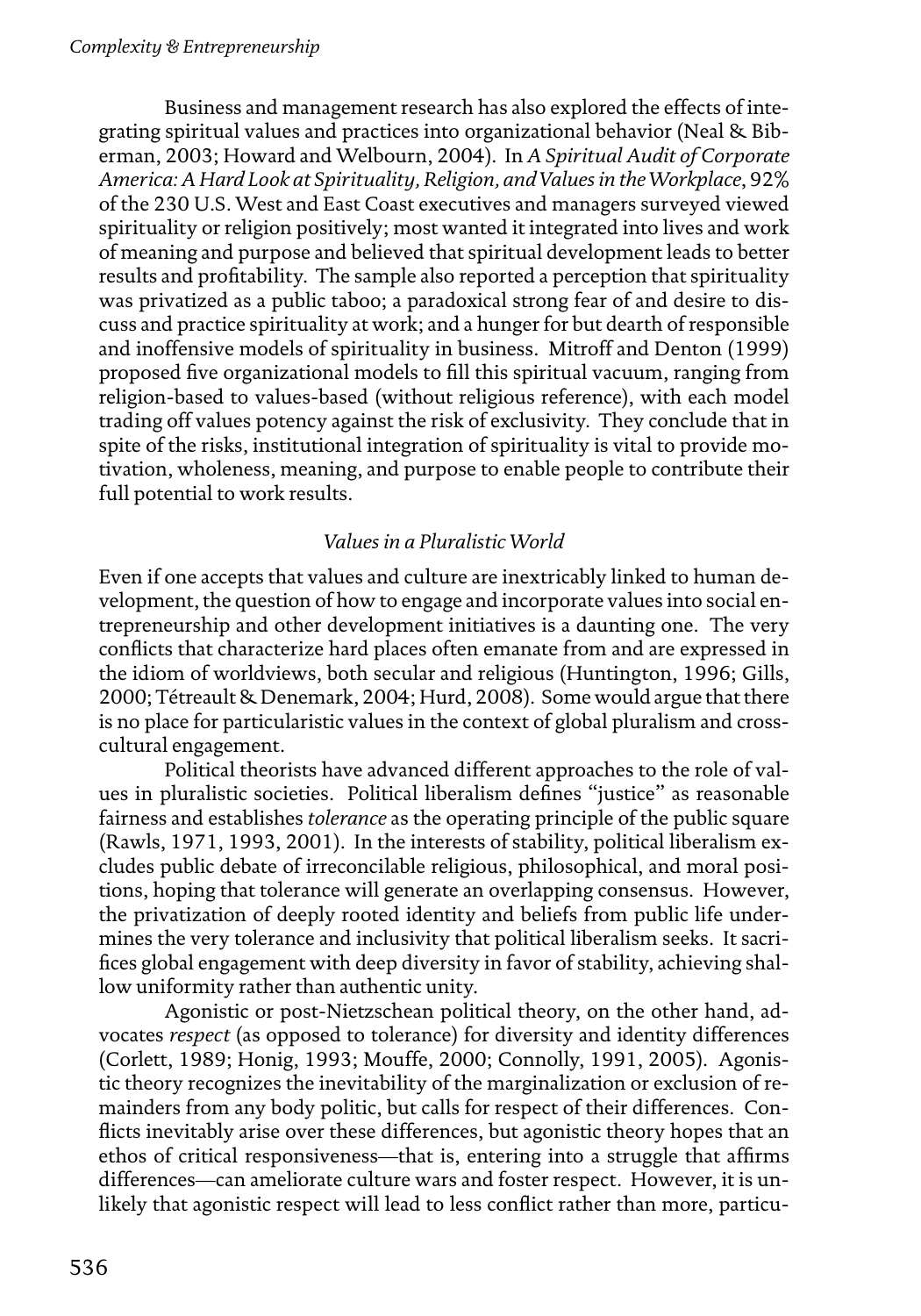larly in a post 9/11 world where both majorities' and minorities' use of power often undermines ethical mores and erodes rule of law. Without a compelling reason to honor the dignity of others when their differences collide with one's own, power is likely to be exploited for self-interest rather than the common good.

The authors have chosen to adopt a third approach that offers an alternative to this polarization of unity against diversity. Johnson (2007) proposes a *theology of public conversation* inspired by the theology and socio-political theory of Augustine of Hippo. Augustine's understanding of creation affirms both unity (humanity sharing a common ancestor), as well as a celebration of diversity (variety in nature and in human culture). The eschatological hope of perfect unity in diversity in the City of God, in Augustine's thought, can inspire and sustain service of the truest needs of others and respect for their differences within Augustine's flawed City of Man without imposing expectations for an earthly utopia (Johnson, 2007: 140-173). Johnson proposes rich and deep conversation within a pluralistic public that:

*...involves both the exchange of words and interaction between different manners of life. As people converse, they are to speak from within the particularity and fullness of their identities, beliefs, and practices, for it is as identities are embodied, as narratives are incarnated, and as people live together and engage one another from within the embodiment of their differing narratives, that true conversation occurs. Such conversation operates with a trust in what can be learned and accomplished through interaction, debate, and deliberation. This means each party in the conversation is open to being persuaded by the other, to changing its convictions and practices* (2007: 258).

The foregoing discussion has two implications for the practice of social entrepreneurship in a milieu of global pluralism that is too often marred by exclusionary rhetoric and violent conflict. First, the practice of deep conversation across diversity lines should be inherent in the process of social entrepreneurship. Complexity theorists are discovering the power of narrative in complex adaptive systems (Boje & Baskin, 2005). Similarly, social development best practice confirms that participatory approaches build the capabilities of the marginalized, with emphasis on transparency, inclusion, equality, and powersharing to address imbalances in power dynamics (Duraiappah, Roddy & Perry, 2005).

Second, core values and vision, as well as their ontological roots, should be identified and explored in conversation, rather than glossed over. Conversation must explore differences in depth rather than superficially discussing commonalities alone. Deep conversation and incarnated narrative produce mutual learning and trust that, in turn, propel the social networks and mutual collaboration needed for social entrepreneurship (Fukuyama, 1995). Building and sustaining relationships across deep differences is costly, but there are no short cuts to enriching the networks required for change to emerge. Examples of the potential of such costly commitment are the remarkable achievements of the Vel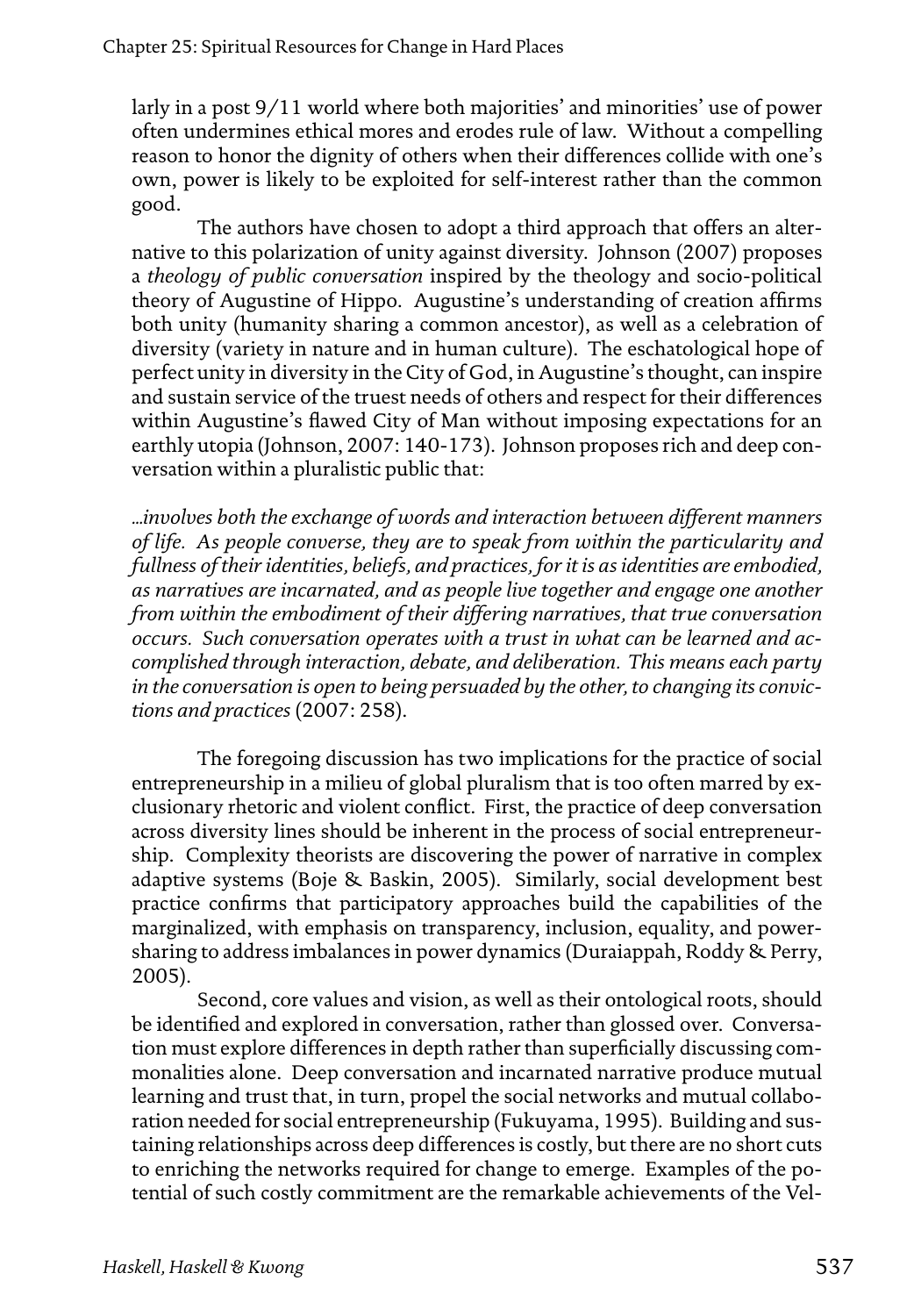vet Revolution in then-Czechoslovakia (Havel, 1990) and the Truth and Reconciliation Commission in South Africa (Tutu, 1999). To truly achieve unity in diversity, communities must be able to share and process deeply-rooted core values and visions as well as their failures and successes in living up to them.

#### *Values for Promoting Development*

If there is a role for particularistic values in international development and social entrepreneurship, the question follows: what values? Charters of global ethics bridging religion and culture (Küng, 1996: 12-26) and global survey trends (Inglehart & Welzel, 2005) catalogue the universe of values, but do not identify specific values tailored for social entrepreneurship. Management research has made more progress in identifying values that are conducive to success: for example, while Collins and Porras found no single value to be consistent across all eighteen visionary companies surveyed, some values did showed up repeatedly (1994: 67-76). Analysis of recurring themes in the companies' core ideologies reveal five value clusters: (a) passion/service/hard work, (b) service/dignity/ people, (c) innovation/risk-taking, (d) excellence/quality, and (e) integrity/ honesty.

The challenge is to identify value clusters for social entrepreneurship in hard places and root them in a concrete, historical model for ontological stability while engaging diverse stakeholders in the context of global cultural and religious pluralism. The authors sought to achieve these aims in selecting the core values of Dreams InDeed International, a private, nonprofit development organization currently active in the Middle East and Southeast Asia. The organization's mission is to "strengthen indigenous social entrepreneurs in hard places to enable the poor to thrive as God intended." Its charge, as stated in its legal charter, is to "initiate and support various charitable, humanitarian and educational projects and initiatives to help meet the needs of the poor, hungry, thirsty, unclothed, sick, disabled, homeless, marginalized, imprisoned, orphaned, widowed, aged, vulnerable and disadvantaged persons throughout the world, as a tangible demonstration of the love of Jesus Christ without discrimination on the basis of religious heritage, race, color, gender, or ethnicity."

The values of the organization are those exemplified by "the life of Jesus," meaning narratives of the life of Jesus preserved in historical tradition as well as beliefs about his enduring presence that identify the community of his followers. The life of Jesus is thus the historical model that provides ontological stability or concreteness to Dreams InDeed's values: passion (enduring sacrifice), humility (serving with respect), faith (embracing risk), wisdom (applying insight), and integrity (deeds equal words), each of which is explained in further detail below.

*Passion: enduring sacrifice.* Passion is unflagging zeal for the mission, springing from an inner well of unconditional love, willingly choosing to pay the price of suffering and sacrifice for others. Blind to self-interest and committed to ensuring that successors succeed, this passion is similar to what Collins labels "Level 5 Leadership": "intense professional will…ferocious resolve, an almost stoic de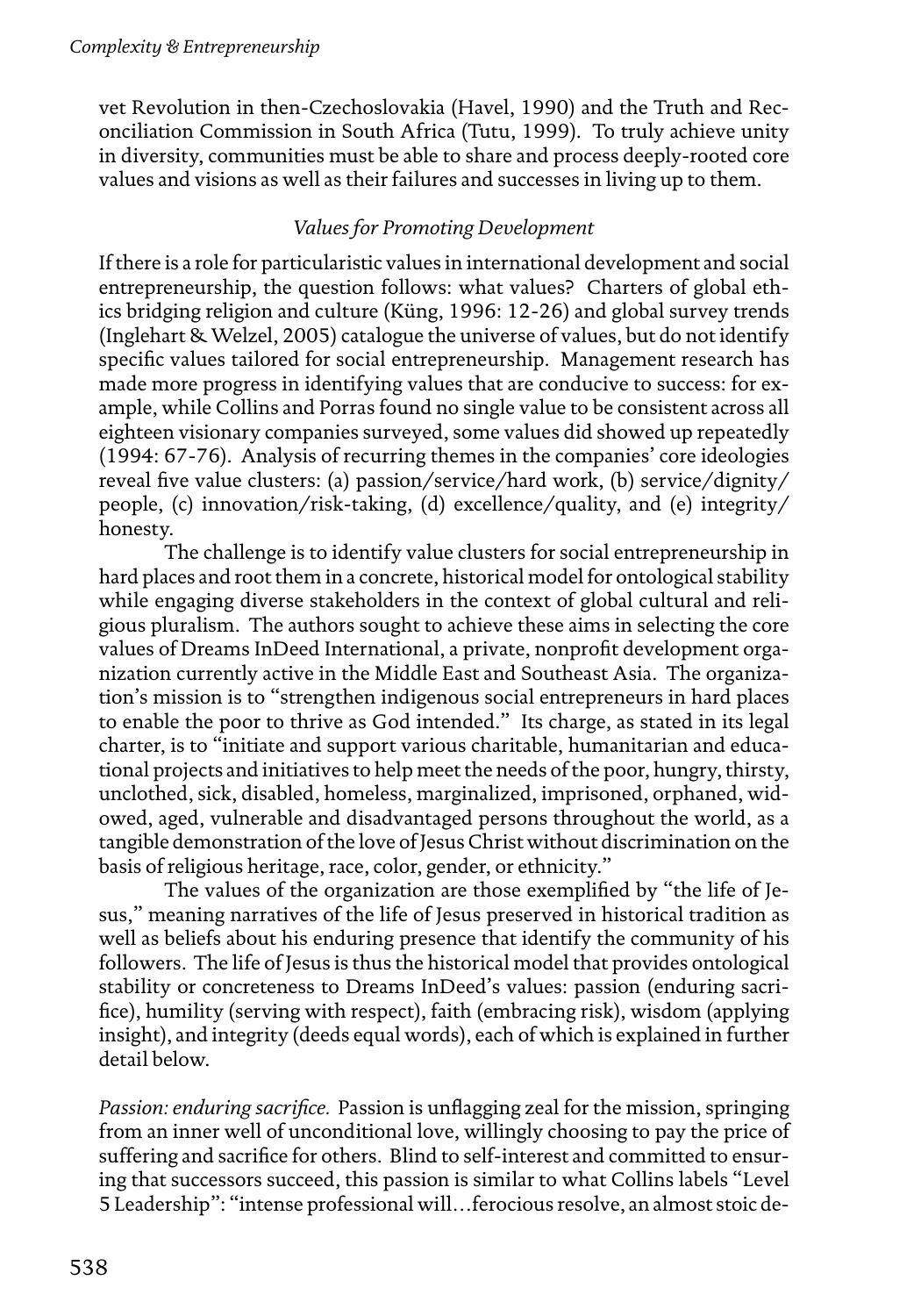termination to do whatever needs to be done…fanatically driven, infected with an incurable need to produce results" (2001: 21, 30). Passion answers "yes" to Ashoka's social entrepreneur test question: "Are they possessed, *really possessed* by an idea? Is this an idea that you see growing out of their whole life?" (Bornstein, 2004: 122). On display throughout the life of Jesus, this passion came into bold relief in his final pre-meditated decisions. As an adaptive leader facing complexity at the edge of chaos, he provoked a transformative crisis (by clearing the temple of opportunistic hawkers); groomed emerging leadership in transition (by preparing his followers for his departure); modeled steady values alignment under duress (by forgiving his crucifiers); and focused solely on mission over self-interest (by sacrificing self to inaugurate change).

*Humility: serving with respect.* Humility takes the genuine attitude and active role of a servant and perpetual learner; content with shadows, not limelight; preoccupied by the mission, not self. This value permeates Greenleaf's classic concept of servant leadership (1977). Similarly, Collins identifies "personal humility" and "compelling modesty" as the second distinguishing mark of Level 5 Leadership, seen "where extraordinary results exist but where no individual steps forth to claim excess credit" (2001: 37). The followers of Jesus incessantly quarreled over top leadership positions; he invariably changed the topic to elevate little children or field hands. Jesus' washing of his followers' dirty feet during their last evening together undoubtedly served as a riveting illustration for them of the value of humility displayed not in words, but deeds.

*Faith: embracing risk.* Faith is the unshakable confidence and raw courage to take bold risks—after weighing available information—and then keep taking further risks. Collins calls it "unwavering faith amid facing the brutal facts" (2001: 80). Faith is not at all blind, although it may seem so to those unwilling to recognize it as opportunity. Its nurture requires "rich support networks so pioneers will flourish" with "substantial tolerance for failure" (Peters and Waterman, 1982: 211, 223). Faith is the entrepreneurial spirit that invests in innovation and reinvests despite setbacks, certain of future returns. The life of Jesus exemplified one step of risk-taking faith after another. Confident that future outcomes warranted costs, he traversed hostile territory, challenging establishment and revolutionaries alike. He delegated the mission's future to doubting ex-deserters, evoking their potential with unwavering acceptance and uncompromised demands. Most telling, even after total abandonment by his God in his darkest hour, he entrusted himself to that same God again. Faith endures.

*Wisdom: applying insight.* Wisdom is the application of profound truth in complexity. Perceiving what is really at stake when dilemmas defy answers, wisdom points the way forward under pressure. Wisdom manages "ambiguity and paradox" (Peters and Waterman, 1982: 89). Wisdom guides decisions that "get the right people on and the wrong people off the bus" and discerns the profoundly simple truth at the heart of numbingly complex conditions (Collins, 2001: 54, 90-119). Wisdom permeated the life of Jesus. He discerned the motivations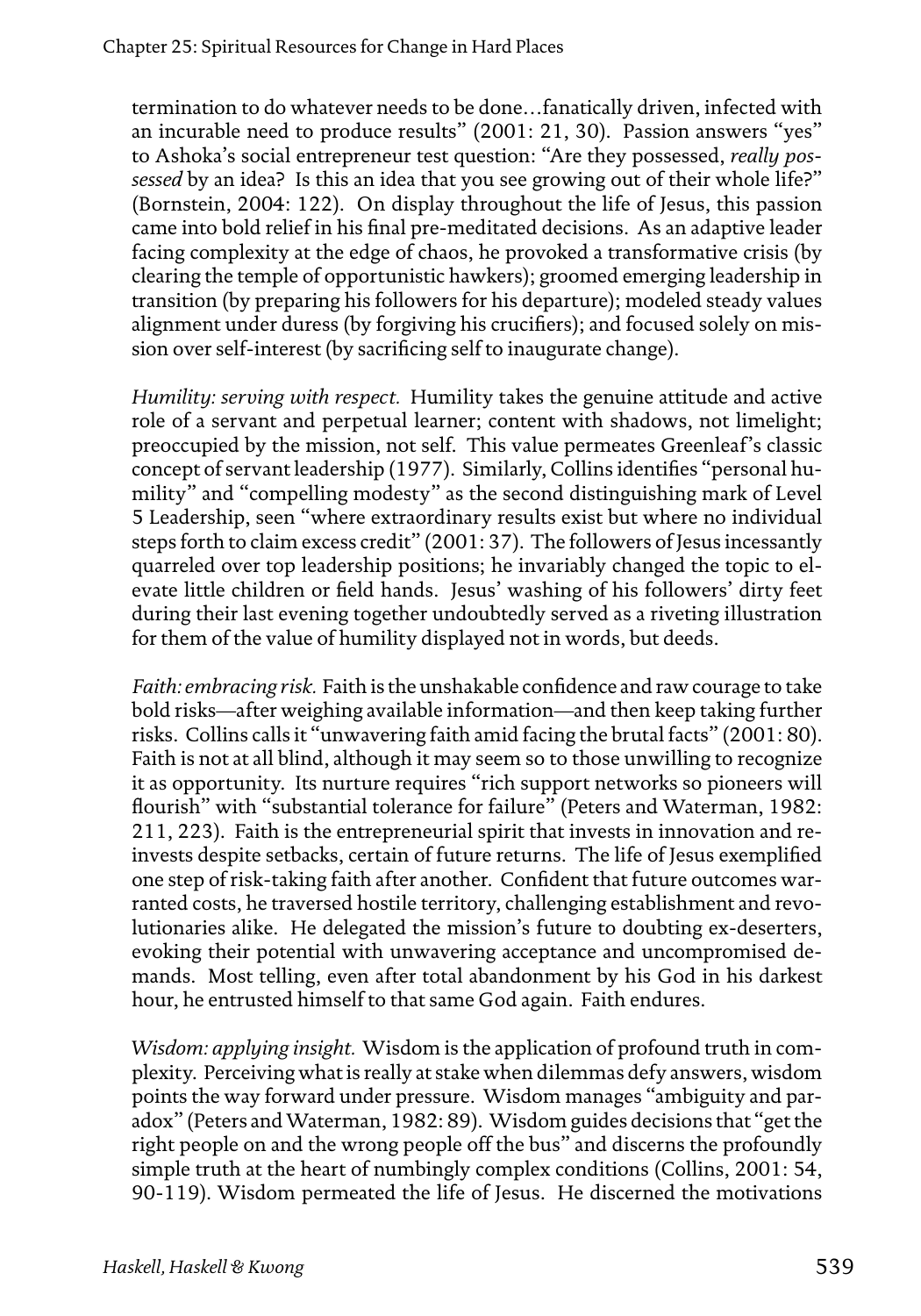of others, held himself steady amid tension, and side-stepped distractions with uncanny timing. Greenleaf recounts the story of legal experts cornering Jesus to apply the law to condemn a woman caught in adultery:

*Jesus must make a decision; he must give the* right *answer,* right *in the situation, and one that sustains his leadership toward his goal…to bring more compassion into the lives of people…He chose instead to withdraw to open his* awareness *to creative insight. And a great one came, one that has kept the story of the incident alive for two thousand years…'Let him that is without sin among you cast the first stone.'* (1977: 28-29, emphasis his).

Hard places generate lose-lose conundrums; wisdom illumines ways to transform and transcend them.

*Integrity: deeds equal words.* Integrity is the foundation of character with purity of motive, sincerity of intention, and unalloyed truthfulness. Integrity upholds the "my word is my bond" standard when it exacts a dear price: words and deeds match. Integrity is the anchor of Fukuyama's construct of trust, the bedrock of social capital (1995:36-37, 151-152). Drayton calls it the "ethical fiber" of social entrepreneurs, critical to win and sustain the trust of followers to be changed themselves and act for fundamental social change (Bornstein, 2004:123-5). Expressed metaphorically as purity of heart and singleness of eye, the life of Jesus consistently demonstrated integrity: deeds matching words. He advocated radical non-discrimination by a story elevating a Samaritan, a despised minority, as the archetypical good neighbor. Beyond rhetoric, his behavior modeled his principle of non-discrimination by publicly befriending Samaritans and other outcasts, comfortable with the despised reputation as a friend of the marginalized.

### **The Visions: Dreams for the Poor**

If, as Hazy, Goldstein and Lichtenstein propose, leadership in complex systems consists of transformations in *core values* and/or *vision*, what are the visions that will inspire the social entrepreneurs of this generation? What are the dreams that will propel the transformation demanded in this century, already marked by war crimes and genocides, crushing poverty and pandemics, mass terror and masked torture, systemic slavery and environmental collapse? The authors propose three litmus tests for visions and dreams worthy of support in the field of social entrepreneurship.

> *Inspired and Inspiring: Does the Vision Inspire Sacrifice in the Face of Chaos?*

The etymology of the word "inspired" is "to breathe into", sharing the same root as "spirit" (American Heritage Dictionary, 2006). References too numerous to cite in both the social entrepreneurship and organizational development literature alike affirm that vision is essential. The spirit in the social entrepreneur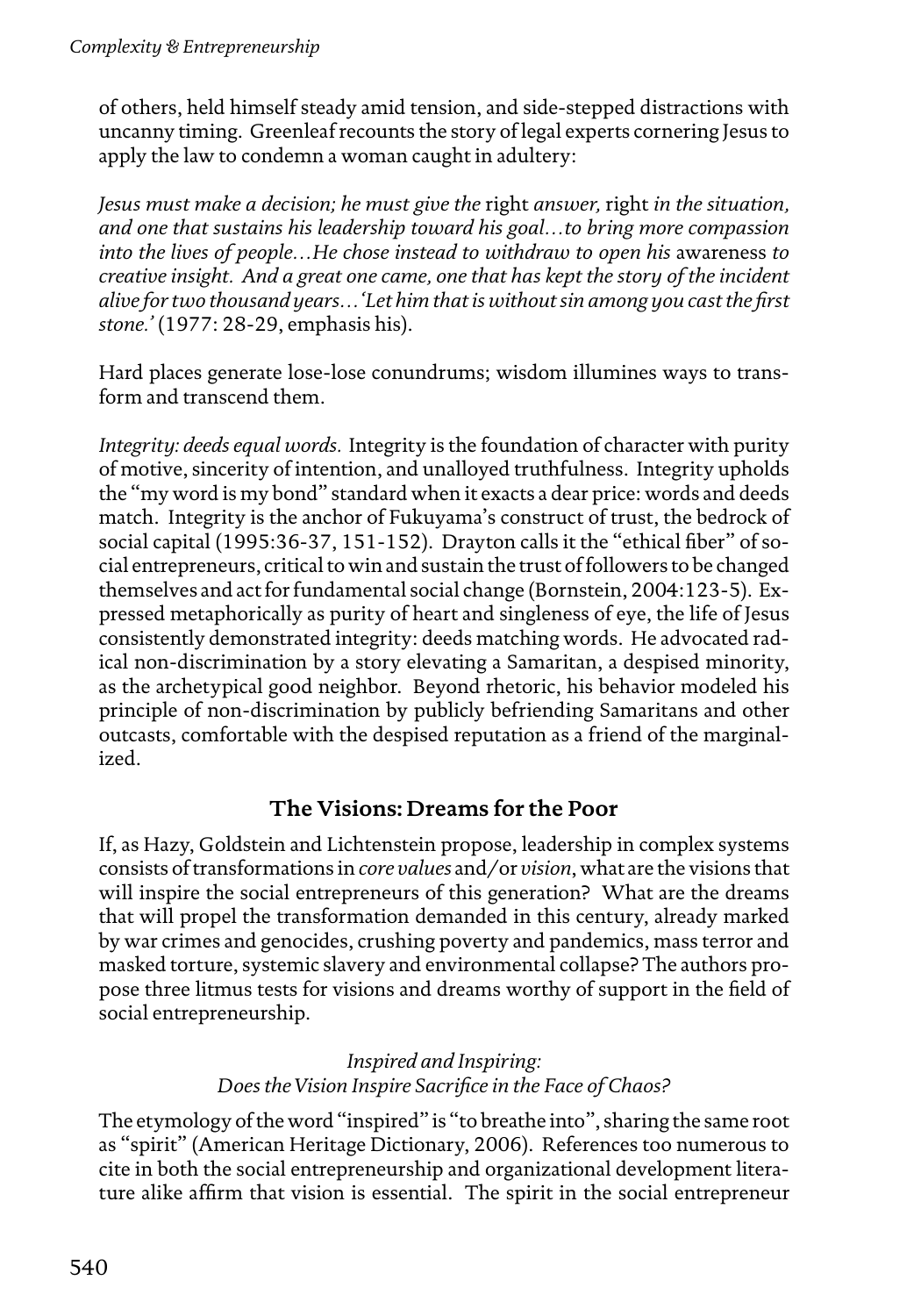sparks vision, providing perspective to illuminate a direction that leads into the unknown. The moment of truth arrives when the cost of the vision comes due in a hard place. The profound nature of the inspiration compels the visionary to obey the vision, in spite of the costs and with no human assurance of success. In the crucible of hard places, such moments of truth come time and again.

Saint-Exupéry, a French reconnaissance pilot, faced such a moment when flying a sortie over occupied France in May 1940. Of his group, seventeen of twenty-three had already perished. His airplane riddled by tracer bullets, he recounted his soul-searching struggle of whether this mission was worth his death. At the edge of chaos, his vision became crystal clear:

*This morning France was a shattered army and a chaotic population. But if in a chaotic population there is a single consciousness animated by a sense of responsibility, the chaos vanishes. A rock pile ceases to be a rock pile the moment a single man contemplates it, bearing within him the image of a cathedral…He who bears in his heart a cathedral to be built is already victorious. He who seeks to become a sexton of a finished cathedral is already defeated. Victory is the fruit of love*. (Saint-Exupéry, 2007: 218-220).

The inspiration of the vision gives birth to love that willingly pays the price to bring that vision to life, whether or not its ultimate fulfillment is seen in one's lifetime.

The inspiration of the vision of an invisible future must be more tangible and compelling than the challenges of the present chaos. Such a vision, is at a minimum, what Collins and Porras name "the big, hairy, audacious goal" (1994: 91-114), or what Greenleaf describes as "the overarching purpose, the big dream, the visionary concept, the ultimate consummation of which one approaches but never really achieves" (1977: 15-16).

Although the celebration of innovation in the literature is warranted, a vision or a dream is more than a new or good idea—it calls for and insists on sacrifice. The vision must also transcend and outlive the visionary. At the height of the civil rights movement in 1963 at the Lincoln Memorial, for example, Martin Luther King, Jr. did more than announce an innovative idea or an audacious goal. His integrity validated by a track record of costly decisions, King's proclamation, "I have a dream!" galvanized a generation to embrace transformative sacrifice.

#### *Good News to the Last and Least: Do the Last and Least in Hard Places Recognize the Vision as Relevant, Good News?*

All social entrepreneurship definitions agree that the mission or vision must offer a social value proposition that advances social justice, but it is less clear how to determine whether a vision expresses a legitimate social value proposition. The authors propose two tests: one that evaluates the process by which a social value proposition emerges, and another that evaluates the substantive legitimacy of the proposition.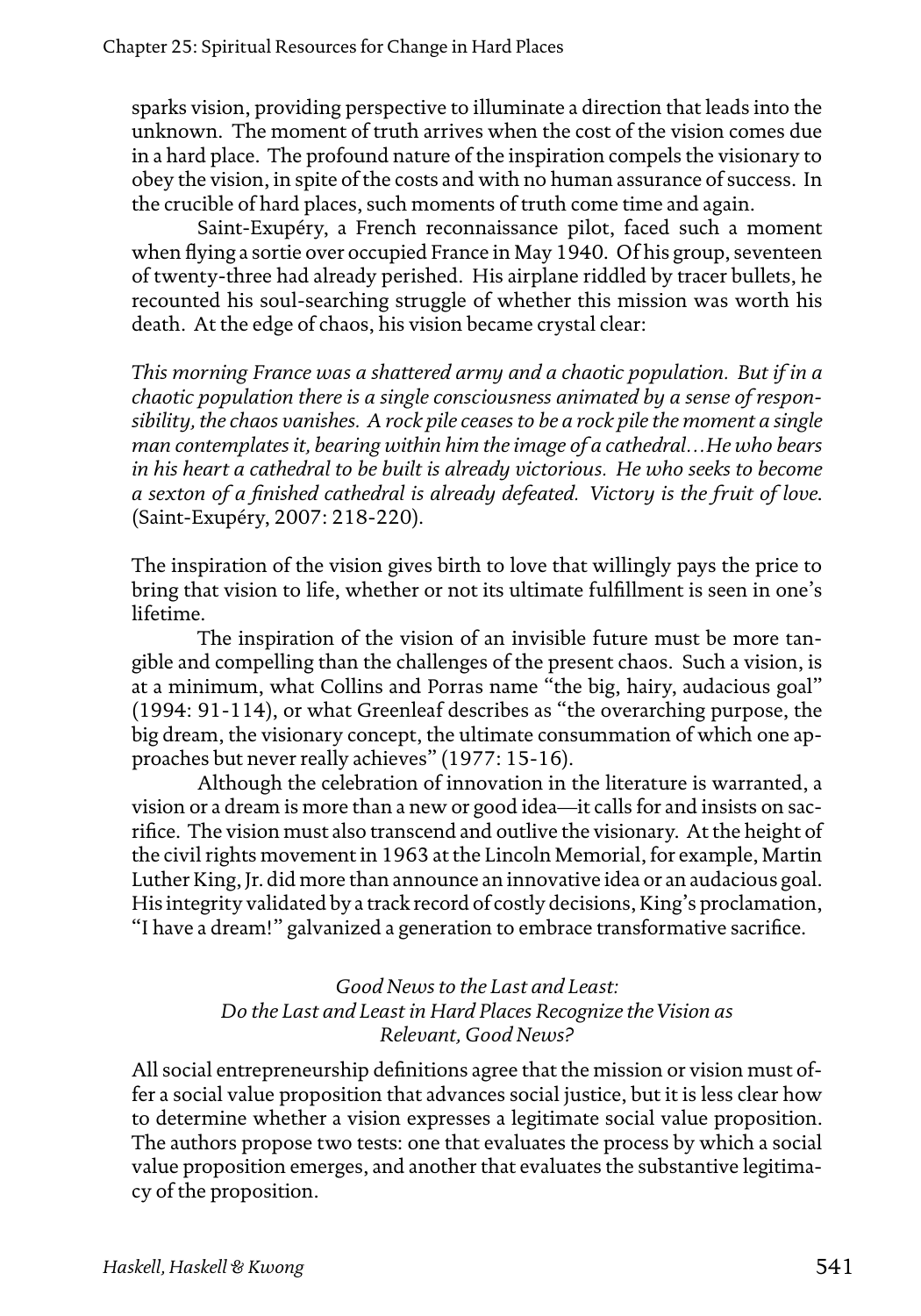The process of crafting the social value proposition should include and feature the last to be served, the least privileged, those in greatest need. Commitment to a bottom-up participatory process ensures that the voices, and therefore the aspirations and capabilities of those in greatest need are reflected in the social value propositions that emerge. Complex systems leadership theory's insight that adaptive solutions emerge in the space between people is borne out in the empirical studies of the efficacy of participatory methodologies (Duraiappah, Roddy & Parry, 2005). Just as market forces in the business sector generate market failures when muting the voices of those with the least economic leverage, so also donor agendas in the voluntary sector, however well-meaning, tend to overshadow the perspectives of those they seek to serve. While affirmed in social development and political theory as necessary, achieving this standard of participation is costly, messy, and complex: there is no short-cut to bottom-up relevance.

Nobel Prize winner Pearl S. Buck once articulated the reference point that tests the vision's substantive legitimacy: "the test of a civilization is in the way that it cares for its helpless members" (1954: 337). People as diverse as Aristotle, Mahatma Gandhi, Pope John Paul II, Dietrich Bonhoeffer, and Hubert H. Humphrey have proposed variants of this litmus test. Scholars have also introduced this norm in their various fields of study. Economics Nobel Prize winner Amartya Sen defined poverty as capability deprivation, thereby changing the measuring stick of human quality of life from economic wealth to human freedom and agency (1999). Sen identifies five essential freedoms that the "helpless members" of society ordinarily lack: economic opportunity, political freedom, social facilities, transparency guarantees, and protective security (1999). Alkire and her colleagues translate Sen's theory into rigorously quantifiable metrics informed by and derived from data collected from the least privileged (Alkire, 2002; Comim, Qizilbash & Alkire, 2008). Nussbaum raises the bar further, calling for empathy and benevolence on behalf of those unable to advocate for themselves, namely the disabled and mentally impaired, the dispossessed alien and refugee, and nonhuman animals (2006). These sources suggest that a legitimate social value proposition must accurately reflect the aspirations and best interests of those in greatest need and least able to advocate for themselves, not the assumptions or agendas of those who are seeking to assist them.

### *The Pursuit of Unity in Diversity: Does the Vision Invite All to Participate and Call All to Change?*

To achieve lasting positive change, visions in the field of social entrepreneurship need to support the struggle to preserve unity while respecting diversity. Because social value propositions offer good news relevant to the marginalized or dispossessed, social entrepreneurship initiatives will inevitably be positioned at the fault lines of society, addressing the underlying causes of those divisions. The new social value proposition aiming at "the creation of a stable ecosystem around the new equilibrium ensuring a better future for the targeted group and even society at large" (Martin & Osberg, 2007: 35) upsets the previously unjust status quo. This change in an unjust status quo typically leads to resistance or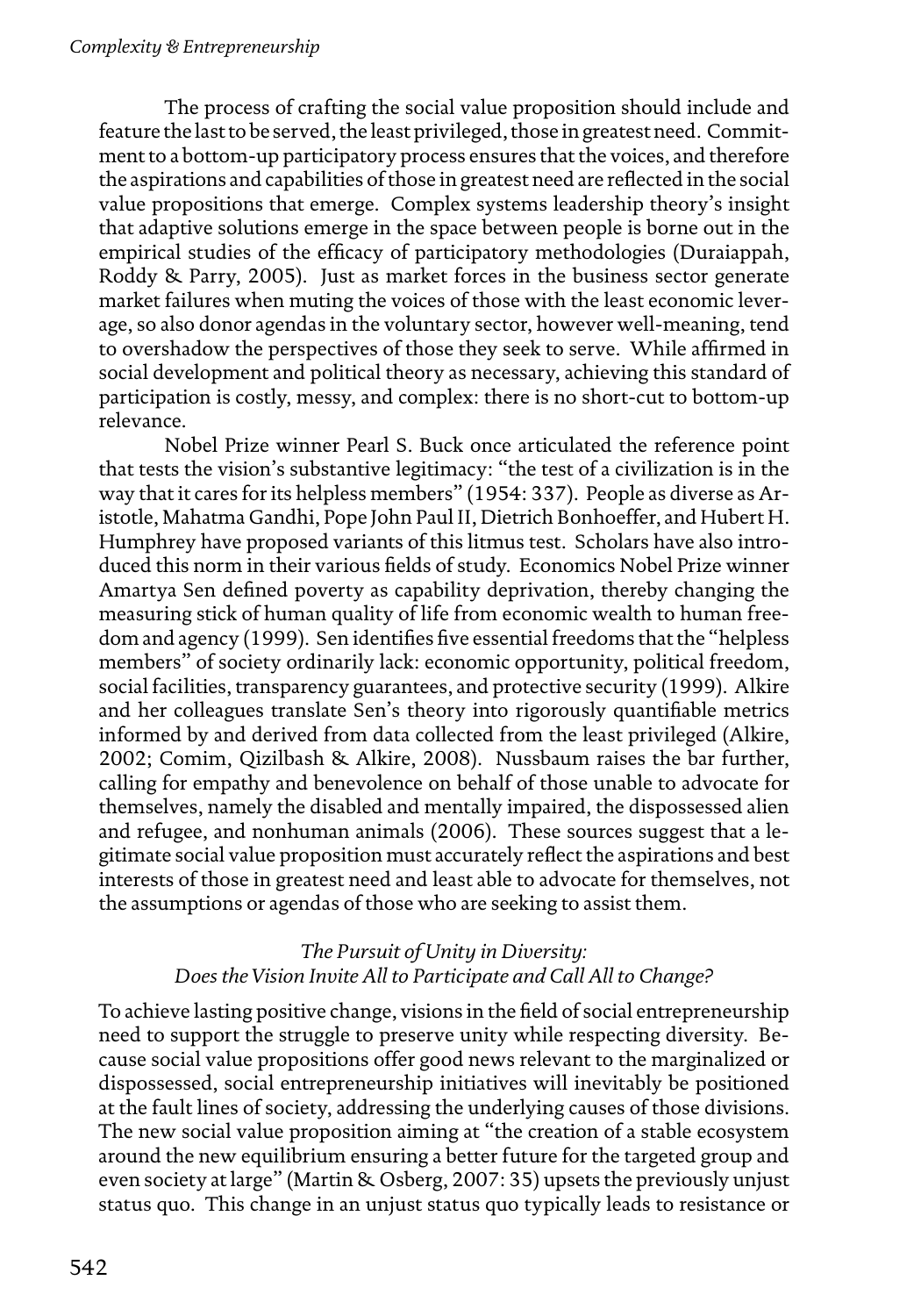conflict by those formerly benefiting unless both the victims and victimizers (or the many parties in fractured, complex conflicts) own the vision and values inherent in the social value proposition. Without achievement of new, multipleparty win-win agreements, the "better future" intended for a target group may compound problems by inadvertently giving cause for lose-lose conflict.

The authors again propose two ways forward. First, pursuit of social entrepreneurship visions should incorporate processes that increase the likelihood of equitable solutions. Social entrepreneurship practice should include conflict prevention, resolution, and mediation principles to encourage deep conversation at the level of cultural identity and ontological distinctives (Kahane, 2003). It should also emphasize building trust with wisdom through development methodologies such as "Do No Harm" (Anderson, 1999). Second, visionary social value propositions must aim to identify and address underlying causes of conflict and seek reconciled community rather than settling for treatment of symptoms to merely reduce conflict. In his poem *Outwitted*, Edwin Markham paints the vision required for social entrepreneurship in hard places, identifying the motive of love and method of wit to pursue unity in diversity:

*He drew a circle that shut me out— Heretic, a rebel, a thing to flout. But Love and I had the wit to win: We drew a circle that took him in!* (1915: 1).

A social entrepreneurship vision worthy of support seeks to achieve a community in which unity and diversity exist in creative tension within the same circle marks. Such a vision invites all to participate, including those with differences (because each of us must be part of the solution), but calling all to change to serve the common good (because each of us also is part of the problem).

## **The Operating Model: Fostering Adaptive Leadership**

reams InDeed clients are values-aligned, indigenous social entrepreneurs committed to empower poor communities in hard places. Their marginalized communities are those put at risk by sectarian violence, rights violations, chronic poverty and compromised rule of law. Turning dreams into deeds in hard places requires not only indigenous servant leadership, but also customized support, especially at early stages. The Dreams InDeed operating model features six customizable functions, enabling indigenous visionaries and communities in need to bring the beginnings of change to viability: recognize, accompany, equip, invest, buffer, and network. The components of this operating model for social entrepreneurship incubation are described in Figure 2.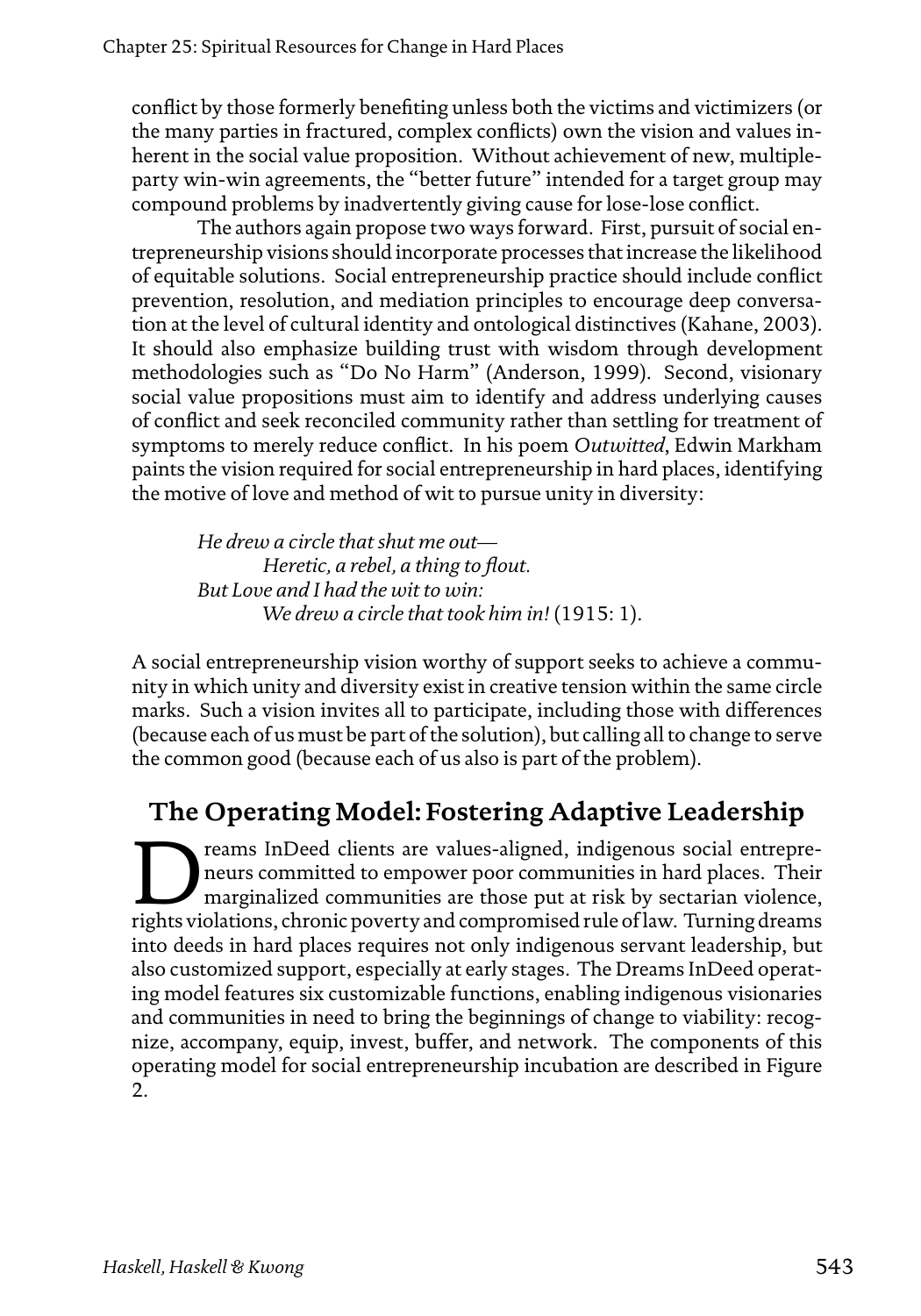

**Figure 2** *Dreams InDeed International: Operating Model*

## **Recognize**

Social entrepreneurship starts with the right people, the right values, and the right vision, in a hard place. With those elements in place, the rest follows. Dreams InDeed recognizes those "right people" against five theory-of-change criteria: (a) hard place complexity, (b) indigenous servant leadership potential, (c) demonstrated values alignment, (d) vision relevance confirmed with the poor, and (e) willingness to collaborate. The challenge is to identify individuals at the early, formative stages when the viability of their vision is most vulnerable.

The "right people" are the "positive deviants" who, while living in the same hard place as their peers, have discovered and are living an innovation that is good news for the poor (Sternin, 2003). The right people are often engaged in clusters where leadership is shared and talents blend, although some often emerge as primus inter pares, first among equals. In the authors' experience, the optimal strategy to find budding social entrepreneurs is to map and explore networks aligned around shared values. Like prospectors trace gold dust to nugget to ore to vein, the hunt for emerging social entrepreneurship follows networks for potent expressions of values in ever more diverse and complex contexts. Finding candidates is only step one, however; the relational dance of the iterative, dynamic process of mutual assessment then begins. Collaborative trust is based in values-aligned relationship, multiplied by demonstrated capacity, leveraged for a shared vision. Due diligence checks are helpful, but rich and deep conversation while working on initial exploratory tasks is of greater value.

### **Accompany**

The second key resource is also people: values-aligned mentors. Social entrepreneurs often remark that they prize this resource most of all. Mentors are recruited by a selection process similar to that described for social entrepreneurs, primarily through informed networking. Criteria for mentors include (a) demonstrated values alignment, (b) servant leadership track record, (c) relevant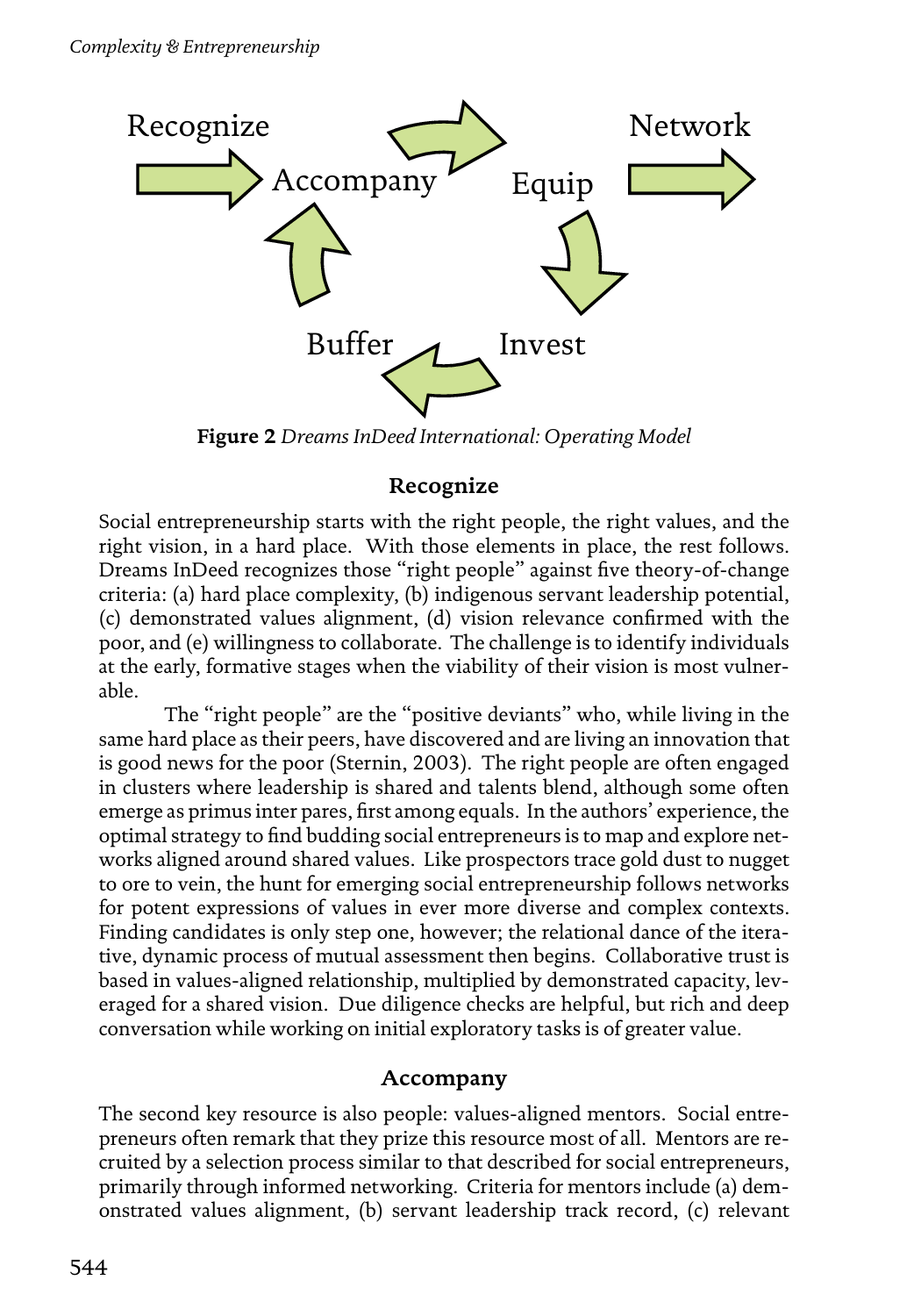work experience, (d) accessible availability, and (e) willingness to accompany, encourage, advise, and—when necessary—correct aspiring social entrepreneurs through hard times in hard places.

Sustaining adaptive change with communities in hard places (Heifetz, 1994; Heifetz & Linksy, 2002) requires skilled, devoted servants of servant leaders. Such people are few. When paid, they could command a hefty price. However, most provide accompaniment pro bono, compelled by the values and vision they prize over compensation. Like Collin's Level 5 Leaders (2001:39), these mentors have often achieved remarkable results, but focus on ensuring that the next generation's success surpasses their own. Sharing from—but not projecting—their experience, mentors serve as sounding boards to assist social entrepreneurs to reflect on their own life histories, distill their values, hone their innovations, and pursue their dreams (George, 2008). The aim of accompaniment is not to teach, but to listen, co-discover, and amplify.

## **Equip**

Social entrepreneurs often lack certain areas of technical expertise to turn inspiring visions into operational realities. Dreams InDeed, therefore, assesses these gaps and links the individual to local expertise, often pro bono but paid if such expertise is otherwise unavailable, to help complete the operational puzzle. Inputs vary case-by-case, but may include consultancy in law, finance, governance, resource development, communications, human resources, or other subject matters. While helpful and occasionally necessary, technical assistance is often readily available from development agencies or business consultants. Dreams InDeed therefore focuses on advising the social entrepreneur on the prioritization and development of a network of aligned, competent, and local expertise.

#### **Invest**

Indigenous social entrepreneurs are responsible for developing committed constituencies to resource and sustain their enterprises, whether as investment (for business ventures) or as donations (for voluntary sector initiatives). However, seed funding is often particularly hard to come by at early stages and in hard places. Therefore, Dreams InDeed provides seed grants or invests start-up funding based on a case-by-case assessment of the enterprise needs, risks, and potential. The aim is to provide enough funding to remove any temptation to despair, but not enough to succeed. This leaves the social entrepreneur keenly motivated to develop locally sustainable resources. Disbursements are often released in phases with serial grants conditional upon disbursement terms to ensure that milestones to sustainability are achieved.

### **Buffer**

Indigenous social entrepreneurs face compound and complex contextual challenges in hard places. Communications and publicity can be a two-edged sword, attracting both needed support and unhelpful attention. With insider understanding of dynamics in their hard places, indigenous social entrepreneurs set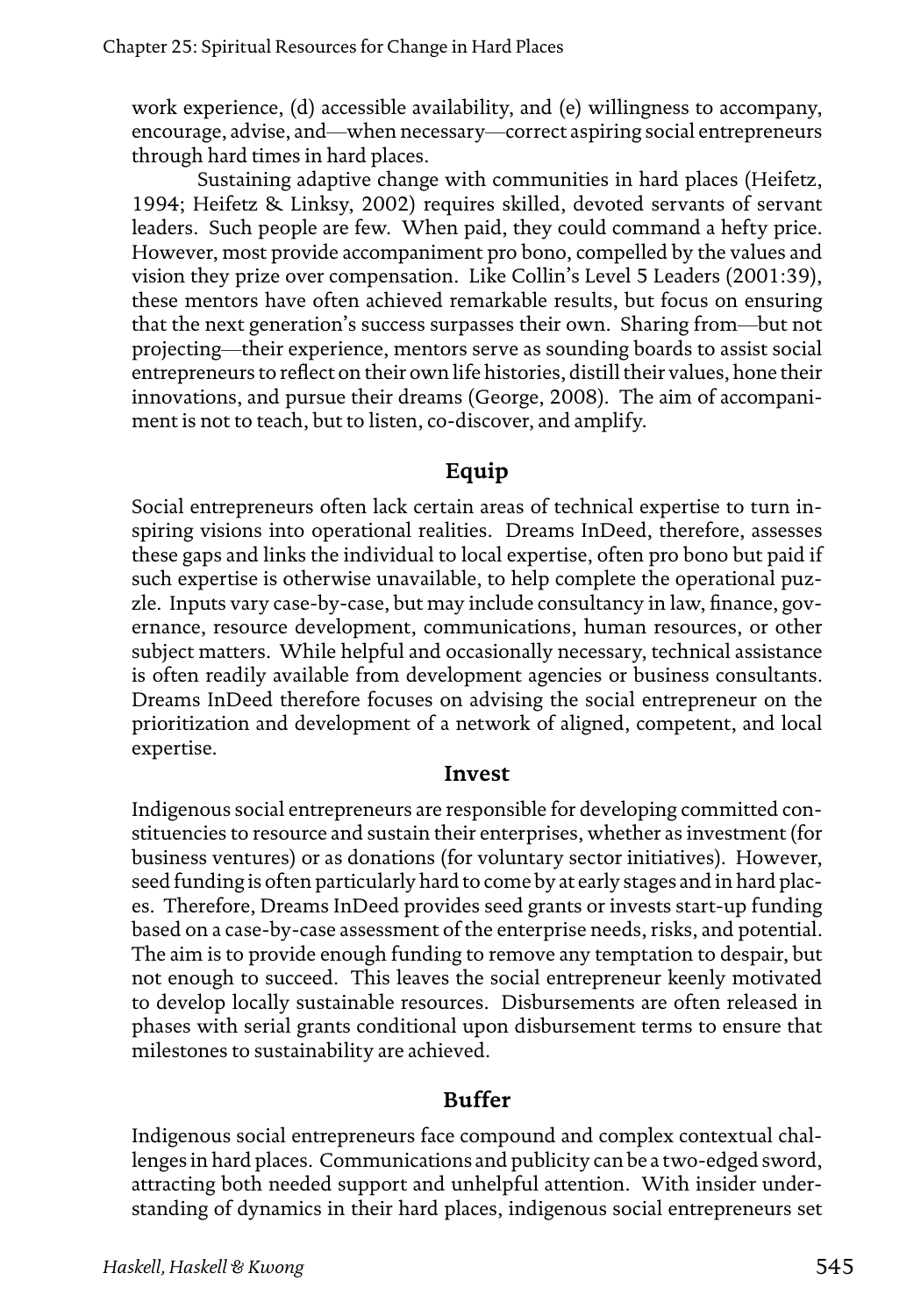the terms and aims for communications about their work with Dreams InDeed. Similarly, active support from, or merely relationships with, people of influence can be helpful or necessary to sustain initiatives seeking to bring about systemic changes on behalf of and with the poor. As needed, Dreams InDeed seeks to link indigenous social entrepreneurs to people of influence so they can discreetly collaborate to overcome obstacles or address threats.

#### **Network**

Strategic networking aims to build, sustain, morph, and leverage impact between and beyond social enterprises to achieve synergistic outcomes. Not to be confused with schmoozing, network-weaving is the discipline and art of mapping nodes and linkages in values-aligned social networks, catalyzing prominent nodes to multiply and strengthen new linkages, and orchestrating all for shared vision impact. Network weaving aims for unity in diversity: "[a] successful formula for creating ties for innovation is to find other groups that are both similar and different than your own. Similarity helps build trust, while diversity introduces new ideas and perspectives. *Connect on your similarity, and profit from your diversity*" (Krebs & Holley, 2002: 12, emphasis theirs). Compelling cases document the cost-effectiveness of strategic networking to achieve scaled impact far beyond organizational boundaries (Wei-Skillern & Marciano, 2008). Dreams InDeed develops indigenous social entrepreneurs from network beneficiaries into intentional network weavers to multiply impact beyond their own initiatives (Taschereau & Bolger, 2005).

## **Conclusion**

**Popular and professional circles increasingly recognize that social entrepre-**<br>
en regions of the world. However, it remains difficult to design and de-<br>
liver appropriate inputs to enable social entrepreneurs to succeed neurship can catalyze positive socio-economic change in poverty-stricken regions of the world. However, it remains difficult to design and deliver appropriate inputs to enable social entrepreneurs to succeed because the systemic dynamics of social entrepreneurship are not well understood. Complexity theory—and, in particular, complex systems leadership theory—offers important insight into the workings of leadership in chaotic circumstances and could be the basis for a theory of social entrepreneurship.

This article, and the accompanying case study (see Appendix), has explored how one development organization fosters leadership for social change in the midst of disorder. Dreams InDeed International works exclusively in what it calls "hard places"—regions where chronic poverty, violent conflict, human rights abuses, and compromised rule of law are the norm. The organization's theory of change is that the right people with the right values and the right vision are strategically positioned to lead positive social transformation in the hard places where they live and work; all they need is the right support to bring it to reality. To this end, Dreams InDeed recognizes, accompanies, equips, invests in, buffers, and networks social entrepreneurs.

Dreams InDeed's core assumption is that values are the stabilizing factor that will facilitate the emergence of social change at the edge of chaos: specifi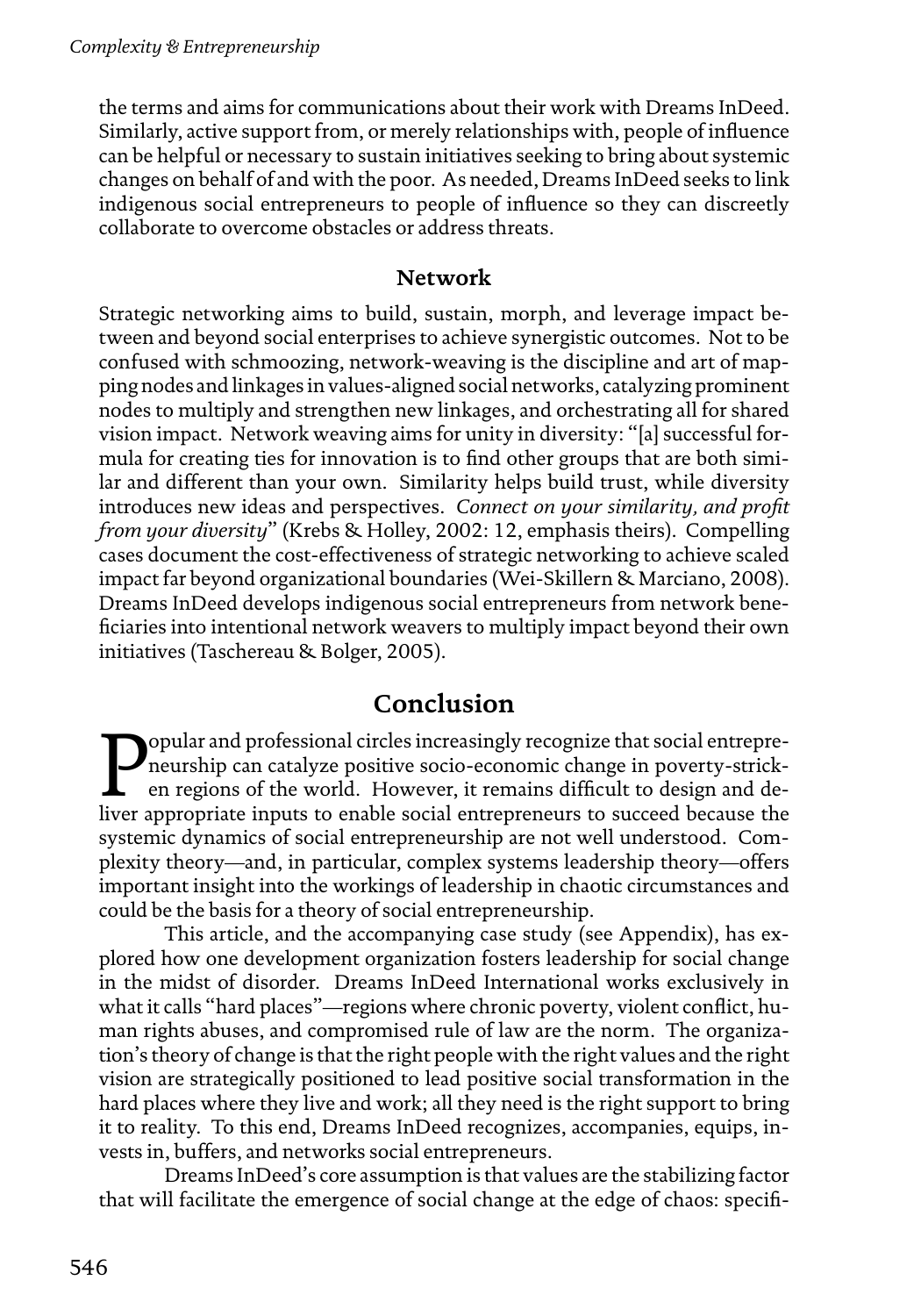cally, the values of passion (enduring sacrifice), humility (serving with respect), faith (embracing risk), wisdom (applying insight) and integrity (words equals deeds) as exemplified in the life of Jesus. Accordingly, values alignment is the key to Dreams InDeed's operations, providing a metric for evaluating clients and partners as well as a standard for the organization's priorities, policies and behavior.

Time will tell whether this theory of change is borne out in reality. In the meantime, the authors strongly encourage further research on leadership in complex systems as well as continued conversation between complexity theorists and practitioners in the fields of international development and social entrepreneurship.

## **Appendix: The Case of Coffee and Kids at the Edge of Chaos**

The reams InDeed International is a private, nonprofit development organization currently active in the Middle East and Southeast Asia. The organization's theory of change is that the right people (indigenous servant leade nization currently active in the Middle East and Southeast Asia. The organization's theory of change is that the right people (indigenous servant leaders) with the right values and right vision in hard places are strategically situated to catalyze positive social innovation; however, they also need customized support at the earliest stages of their efforts in order to bring their visions to fruition. Dreams InDeed seeks to provide this support, applying its operating model—recognize, accompany, equip, invest, buffer, and network—to enable indigenous social entrepreneurs to foster sustainable change and development in hard places.

Values alignment is at the heart of Dreams InDeed's evaluative process and operating strategy. The organization's founders drew on twenty years of field experience to identify five core values that are conducive to human development: passion (enduring sacrifice), humility (serving with respect), faith (embracing risk), wisdom (applying insight) and integrity (deeds equal words). These values are the metric by which Dreams InDeed staff members select clients, mentors, and other partners. Values alignment enables the organization to increase its impact through strategic networking rather than expansion through bureaucratic controls: values-aligned network members can cooperate at different levels and work in tandem without reporting to an overarching command structure.

This case study illustrates how Dreams InDeed has applied its theory of change, operating model, and core values in Southeast Asia. The actual process of discovering and working with indigenous social entrepreneurs is dynamic and non-linear; however, for the sake of clarity, the case is structured so that each section illustrates an element of the operating model.

In February 2008, the authors traveled to a Country in Southeast Asia for a three-week exploratory trip. They recognized that the systematic exploitation of vulnerable people, especially young girls, clearly characterizes parts of Southeast Asia as "hard places." With a loosely developed plan and two contacts, the authors' decided to demonstrate faith, "embracing risk" by investing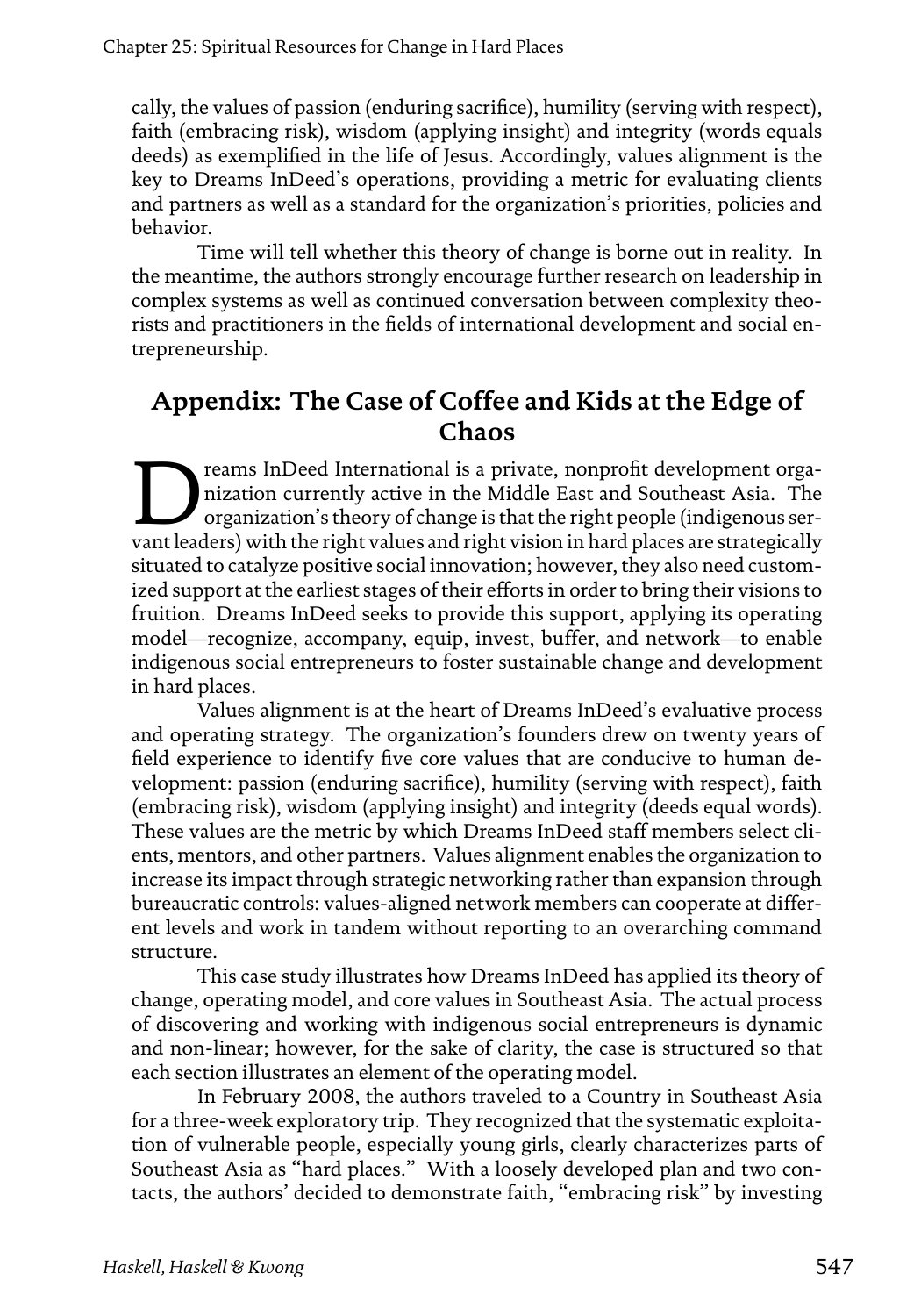time and resources on an exploratory trip. The initial catalyst for the trip was the authors' friendship with a couple who owned a US-based floral design business and expressed a strong interest in linking their customers to ventures that work against labor exploitation in Southeast Asia. Fair-trade organic orchids was the business product that was conceived as a natural linkage. Although it eventually became clear that the cost of raising export-quality organic orchids was prohibitive, the authors made a valuable connection with a potential social entrepreneur: John, an organic coffee entrepreneur, and his wife and business partner, Flora (not their real names).

#### **Recognize**

The "recognize" phase involves identifying the right people with the right values and right vision in hard places. Dreams InDeed usually makes initial contact with potential clients through pre-existing networks. The organization conducts due diligence checks on each potential client, but in the authors' experience, rich, deep conversation with the potential client in the context of initial exploratory tasks is a more valuable means of assessment.

The authors met John and Flora in February 2008, during their first exploratory trip to Southeast Asia. John was a member of an ethnic minority in the Country, had extensive personal experience with tribal peoples, and had previously worked for major multi-national corporations. Flora was of the ethnic majority in the Country and had been successfully self-employed. Following a serious health incident and some deep soul searching, they left their highpaying jobs to move to a rural City to find ways to help marginalized, impoverished tribal families. They began experimenting with growing organic coffee and trained and employed approximately 35 tribal families to cultivate and harvest coffee trees. To further address the causes of risk for tribal children, John and Flora donated profits from their coffee business to supply rice to educational hostels in remote mountainous areas. These hostels provide a safe and supportive environment for children who otherwise live too far to attend school.

Over the course of three extended visits with John (in February 2008, August 2008, and January 2009), the authors continuously assessed him as a potential social entrepreneur according to Dreams InDeed's theory of change.

*Hard Place.* The mountainous regions where John and Flora work, whether for the hostels or for their organic coffee business, are recognized as a location where marginalized people are in desperate economic need. The factors contributing to the risk of exploitation in the Country as a whole are:

- Compromised citizenship. The Country has many levels of personal identification, each with specified rights. Limited rights make children vulnerable;
- Lack of education. Many of the remote villages have limited access to education and some children are removed from school to work;
- Economic need. Families in remote regions of the Country are desperately poor, and;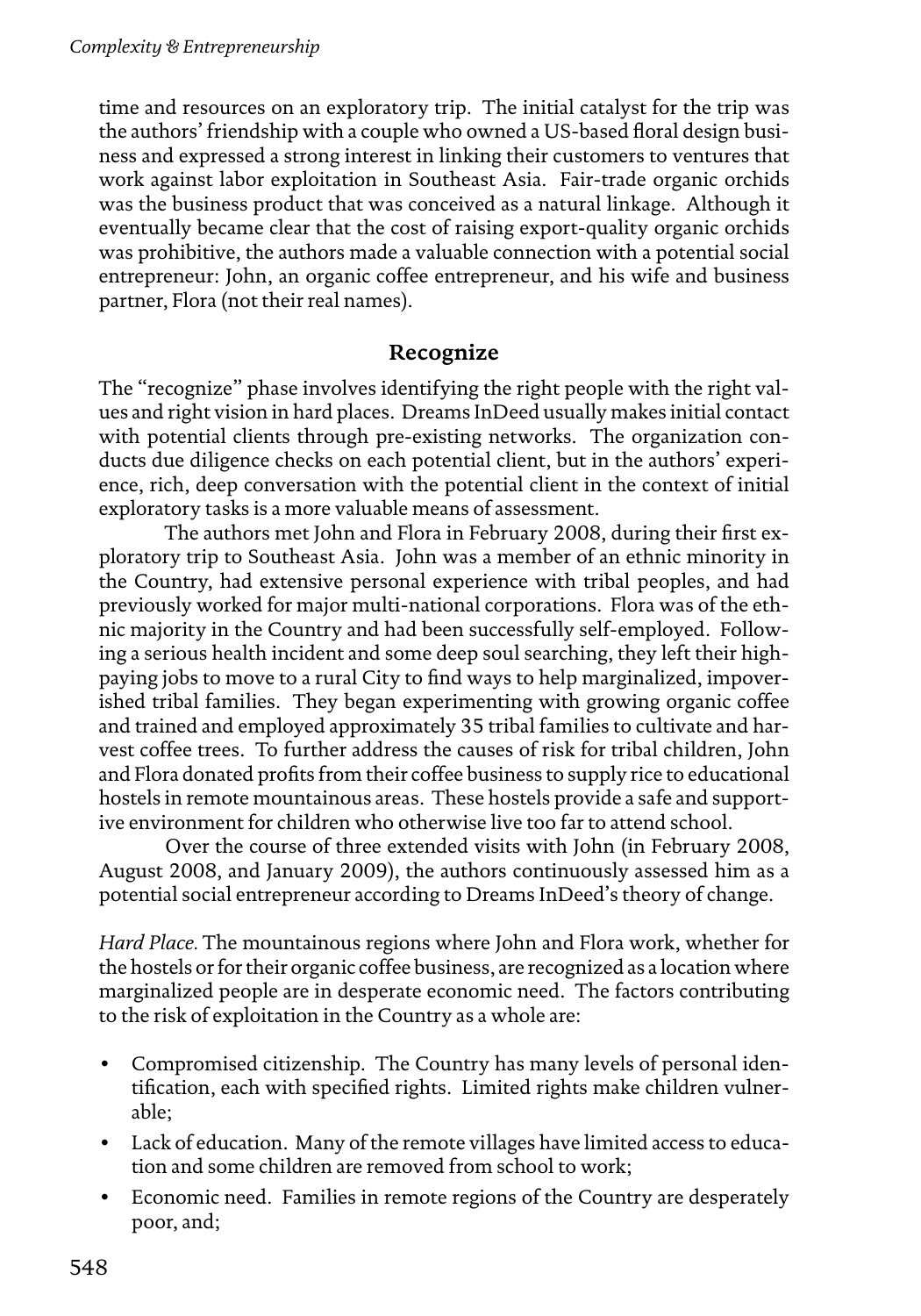• Cultural tradition. The cultural norm in some areas is that the eldest daughter bears economic responsibility for the family.

*Indigenous Servant Leadership.* John and Flora have unique gifts and come from two distinct backgrounds: John's experiences in childhood and young adulthood enabled him to build close ties to different tribal groups; Flora was part of the ethnic majority. Their commitment to serve tribal farmers motivated them to leave lucrative careers to relocate near the farmers. Their subsequent actions have further illustrated servant leadership, as well. When need arose for a health center in an isolated area near an educational hostel, John donated land and a small building to use. John and Flora give their own organic coffee saplings to the tribal farmers to use in growing organic coffee. When there is a glut of organic coffee produced, John still buys coffee from the farmers and personally finds other buyers, even at prices that bring him no financial benefit.

*Values*. The authors clearly saw four of the key values in John's life decisions and behavior, and potential for growth in a fifth:

- *1. Passion*. John and Flora showed a willingness to sacrifice when they dramatically reorganized their lifestyle by a moving to the City and changing careers. Their initial experiment with growing and marketing organic coffee left them nearly destitute. After succeeding, they took further risk to recruit and train tribal farmers. They used profits from their business to support educational hostels.
- *2. Humility.* John's financial contribution to the hostels often required that he personally purchase rice and transport it to remote hostels. John also shared his expertise in organic coffee production with other "competitors" who employed tribal farmers, even though this brought him no personal benefit.
- *3. Faith*. John donated his own coffee seedlings to the tribal farmers and trained them himself. In the first year, half of the plants died due to farmer error. He used the failure to learn how to screen and evaluate farmers and improve his teaching methods. He continues to provide seedlings to the farmers.
- *4. Wisdom*. This value was not as clearly evident from the first round of discussions with John. During their initial assessment, the authors noted that further evidence of John's alignment with the "wisdom" value was needed and perhaps further training and mentorship in this area would be appropriate.
- *5. Integrity.* Because he had given his word to his farmers that he would assist them, John persevered in keeping his promises, even at significant personal expense and disappointment.

*Vision*. When the authors met John in February 2008, his vision was not yet fully crystallized. John's multiple social entrepreneurial initiatives addressed two causal factors of exploitation in his Country: economic need and limited education. While his initial efforts were concentrated in several provinces, his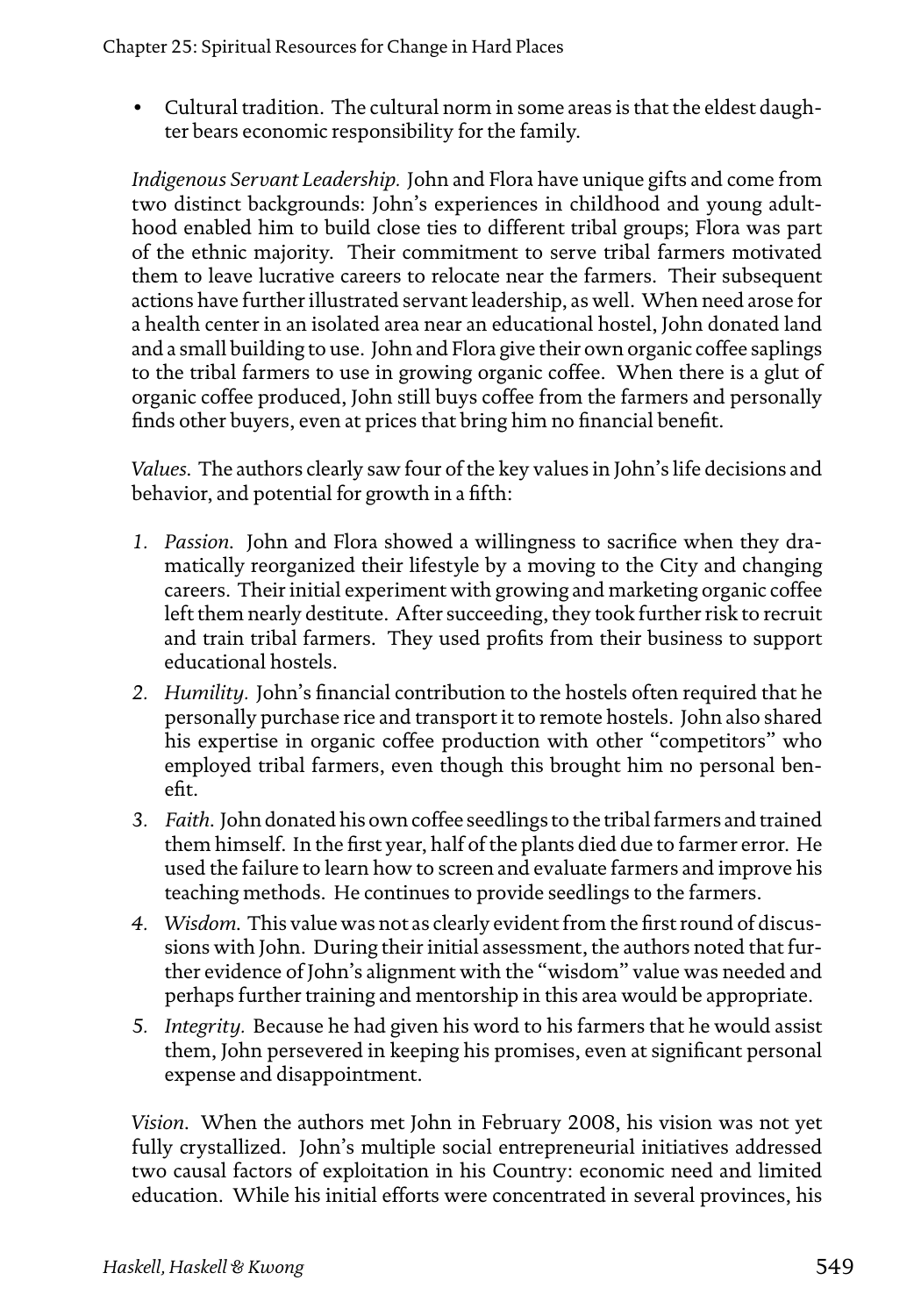vision and passion extended to marginalized ethnic groups in similar situations across Southeast Asia. His efforts in his own Country were like a laboratory whose results might be translated into opportunities in other needy communities across Southeast Asia. His organic coffee farm efforts provided impoverished tribal farmers an opportunity to generate a decent income, thus lifting the burden of recruiting their children to assist in providing finances. John pledged a percentage of his organic coffee profits to support educational hostels. These hostels provided children from remote areas with a safe place to live while they continued their education and a chance at a better future.

Although it was not absolutely clear by the end of the authors' February 2008 trip that John met Dreams InDeed criteria, the recognition process continued through ongoing correspondence with John and return trips to the Country in August 2008 and February 2009.

During the subsequent two visits, the authors guided John through a process to define and articulate a vision that was deeply rooted in his personal history and convictions: to provide sustainable livelihoods for the marginalized in the hard places across Southeast Asia. This vision, although nascent, met the litmus tests for dreams worthy of support by the organization:

- *1. Inspired and Inspiring*. John's vision is born out of a life story that is filled with deep suffering and sacrifice resulting in a heart passion to make a difference for those who are still suffering as he did through his childhood and adolescence. His vision cannot be fulfilled in his lifetime by himself alone.
- *2. Good News for the Last and the Least*. As one who himself endured poverty and discrimination, John knows firsthand the indignities of being poor and excluded. He aims to partner with the marginalized to prove what he knows they already possess: the ability to work and meet their familial obligations. The participation of rural farmers in trying organic agricultural innovations, and their enthusiasm to entrust their children to hostel parents, confirm their recognition of his vision as relevant to their aspirations.
- *3. The Pursuit of Unity in Diversit*y. John's vision includes the marginalized of all of Southeast Asia, an area with a history of conflict across national, tribal, and political lines. Transcending the suffering he endured, he seeks to serve without discrimination across dividing lines, even and especially people of diverse backgrounds unlike his own.

### **Accompany**

Dreams InDeed "accompanies" indigenous social entrepreneurs by providing direct mentorship and networking them to other, preferably local, valuesaligned mentors. In John's case, the authors have provided most of the mentorship but are working to identify others in-country who can serve as mentors.

In August 2008, the authors returned to Southeast Asia for two weeks, spending daily time together with John, sometimes for 14-hour stretches at a time. The authors explored John's network; visited business associates, friends, and extended family; and got acquainted with a nonprofit board on which he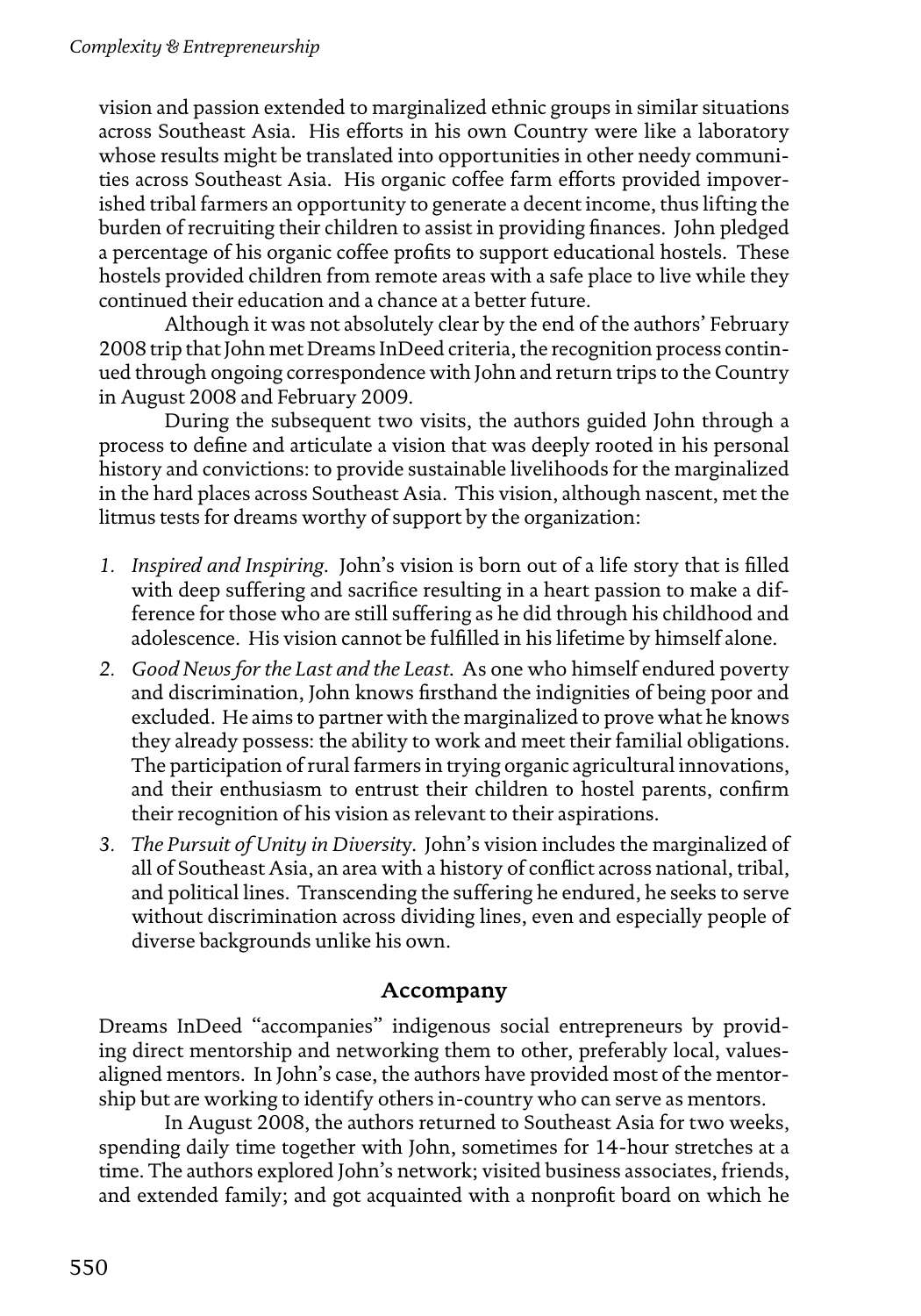serves. During that time, the authors listened to John's life story and discussed themes. On a day-by-day basis, as trust and understanding deepened, John revealed more of his life's triumphs, trials, and sorrows. He also shared his newest plan to generate income for rural farmers: small-scale ethanol production. Under John's plan, farmers could raise non-edible corn to sell to an ethanol plant and receive cash or ethanol in exchange. Since ethanol is a controlled substance and production licenses are nearly impossible to obtain, John demonstrated wisdom by working with an agricultural cooperative director who had obtained a government license.

The authors joined John on an overnight visit to several hostels. The journey offered more opportunities for conversation and observation of John's character traits and values. With John's help, the authors interviewed hostel dorm parents about their lives, challenges, and aspirations and the children they served in the hostels. These semi-structured interviews showed the hostel parents to be dedicated, caring, and responsible adults. The facilities were extremely simple, mostly made from split bamboo. The hostel dorm parents all expressed need for food security. John and the authors discussed the feasibility of income-generation projects to enable the hostels to become financially selfsustaining.

After returning to the City, John and Flora suggested meeting in their home and shared more deeply about themselves. John asked for feedback on business and social initiatives that were draining him, sharing his realization that misaligned values were the core of his struggle. This led to conversations about gracious ways to disengage and screen future involvements. The authors and John then reviewed the Dreams InDeed theory of change, operating model and values, and John asked for help defining his own mission, vision, and values. The authors and John then agreed to tasks that each would undertake for six months before the next meeting.

During the authors' second visit in August 2008, John spontaneously shared more profoundly about his life and vision. The authors were able to affirm their initial assessment of John and add some new observations. John further demonstrated integrity by faithfully producing the required documentation for a confidence-building grant that Dreams InDeed had made for purchase of food for the educational hostels.

#### **Equip**

The purpose of the "equip" phase in the Dreams InDeed operating model is to provide social entrepreneurs with the tools and skills required to turn their visions into operational realities. Although inputs vary from case to case, Dreams InDeed advises the social entrepreneur on how to prioritize and develop a network of values-aligned, competent, local expertise.

The authors and a non-profit consultant returned in February 2009 to continue discussions on the best structure to propel John's vision and work. John had recruited another values-aligned person to work with him. Through several meetings, the authors and the consultant begin guiding John and the other stakeholder through a process to help them further refine and craft a vision, mis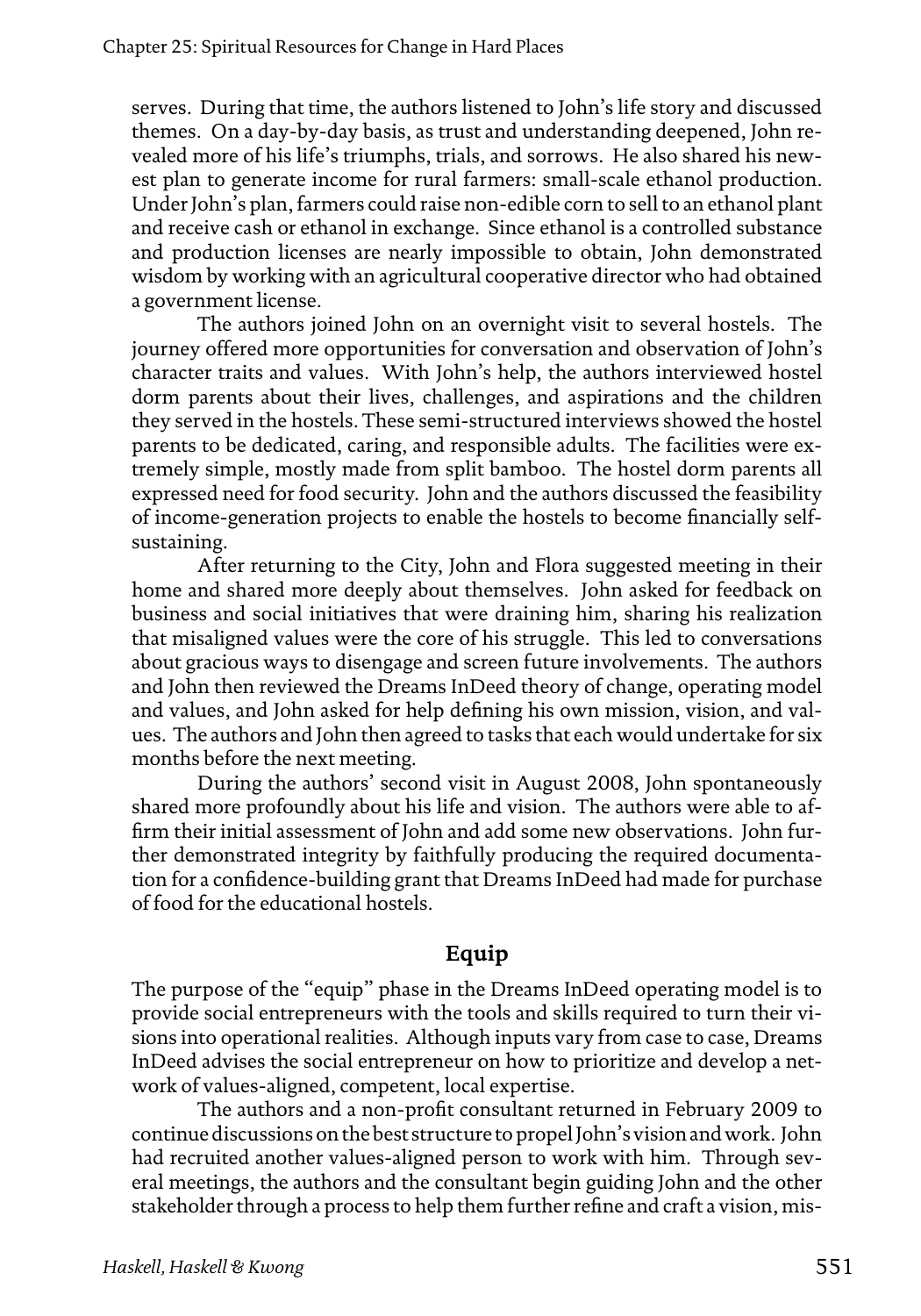sion, and values for the work John had begun. These discussions revealed that the uniqueness and breadth of the vision would require the establishment of a new non-profit organization. Creation of such an entity would take time, but in the interim, there was an immediate need for a structure to assume responsibility for the educational hostels and community development initiatives.

Brainstorming, researching, visiting, and evaluating the vision, values, and capacity of various structures together, John and the authors undertook to identify a non-profit organization that could provide oversight of an operating grant from Dreams InDeed. This operating grant added urgency to finding a partner organization and fueled creative thinking. The search started in August 2008 and continued until February 2009 when it culminated in discovery of a suitable organization whose director had over three decades years of relationship with John's family. The vision and values alignment was so strong that when the agreement was signed, the umbrella organization only required a 1% grant management fee. Also, during the 2009 trip, the authors, a consultant, and a venture philanthropist made on-site visits to John's organic coffee farm. The consulting team honed John's critical thinking skills and broadened his perspective by examining his pricing strategies and his niche in the global coffee market.

#### **Invest**

Dreams InDeed provides non-profit seed grants or invests start-up capital based on a case-by-case assessment of the social enterprise's needs, risks, and potential. The aim is to provide enough funding to protect the social entrepreneur from the temptation to despair, but not enough to relieve the motivation to identify other sustainable sources of funding.

Shortly before the end of their first visit in February 2008, the authors committed funds to meet a funding shortfall for the educational hostels, and John agreed to manage these funds. The authors made this immediate commitment of funds to invest in building relational and organizational confidence and to evaluate John's *integrity* and ability to steward resources. This confidencebuilding grant was also a means for the authors to demonstrate the values of *faith* and *passion*, and ensure continued communication. Dreams InDeed made a second operating grant in year two to maintain momentum while making the initiative more attractive to other investors.

A venture philanthropist also accompanied the authors in February 2009 to offer business and photographic expertise. After he saw the coffee production entrepreneurial work and interacted with the hostel children and dorm parents, he pledged a grant designated specifically for the support of the children. However, his investment was not only cash. The visiting venture philanthropist also advised on defining capital investment needs and cash flow strategies for a new initiative focusing on macadamia nut production. John recognized that some subsistence farmers living at an altitude level that is not conducive to coffee production could grow macadamia nuts. However, these farmers lack the economic resource to wait the four to five years before the macadamia nut trees would produce. John had not been able to solve this problem. The venture philanthropist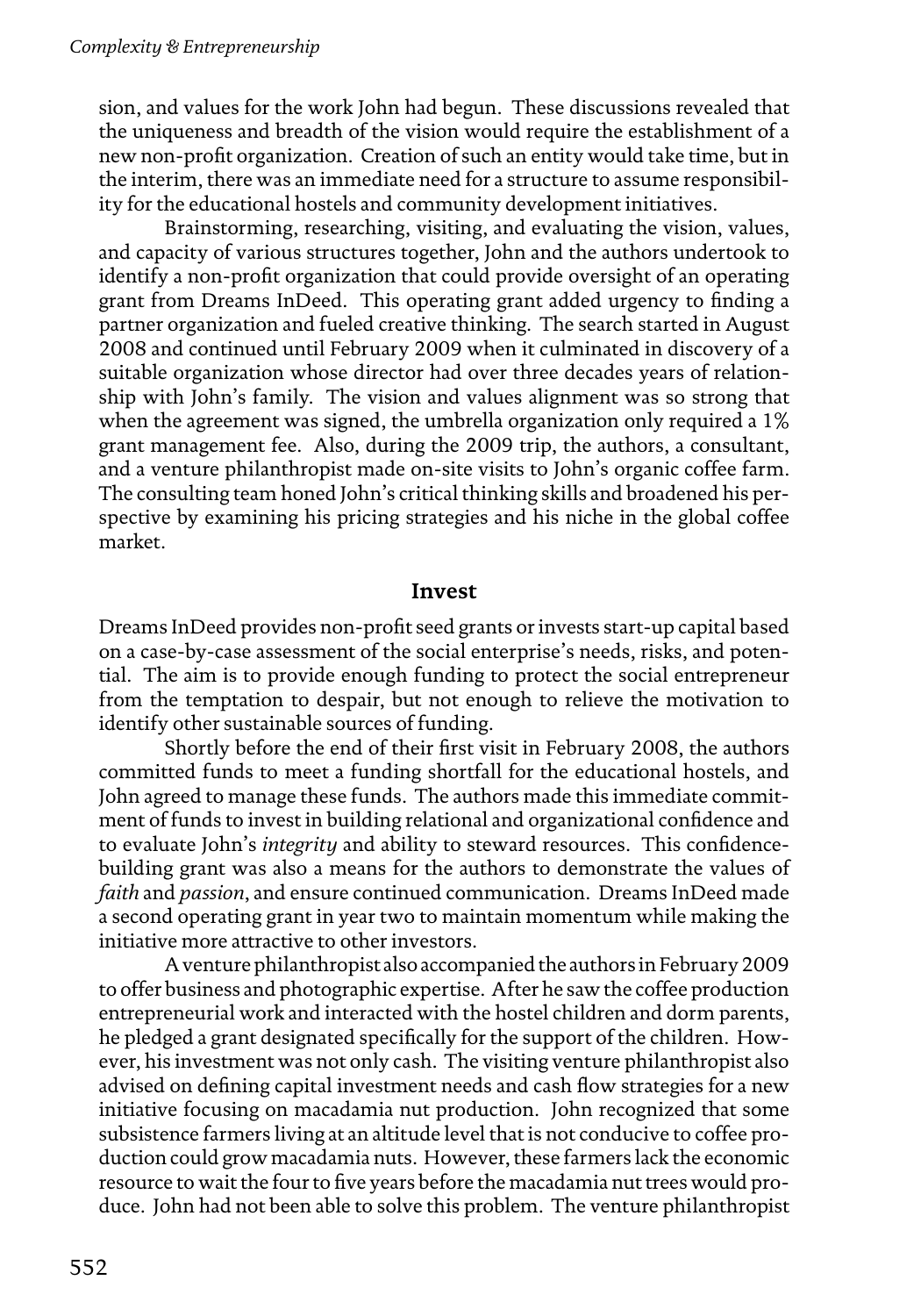used his business acumen to propose a solution to the problem and calculated the capital needs.

#### **Buffer**

Social entrepreneurs face compound and complex challenges in the hard places where they live and work. Dreams InDeed acts as a buffer for its clients by providing case-specific consulting on strategy and contingency planning, linking clients to people with relevant influence so they can discreetly collaborate to address obstacles or threats, and tailoring communications to attract support without attracting unhelpful attention.

The instability of John's situation became clear after the authors' second meeting with him, when his Country was convulsed by civil disturbances, economic crises, and political upheaval. Escalating fuel prices put John's ethanol project on hold and a tourism downturn cut his coffee sales, reducing its profitability. John's loss of income also affected the livelihoods of the tribal farmers and the educational hostels' stability. Dreams InDeed provided cashflow buffers in the form of modest operating grants to bridge the educational hostels through the economic crisis. Dreams InDeed also provided buffering from local market volatility by networking to expand John's organic coffee market, as described in the strategic networking section below.

While spending extended periods of time with John in August 2008, the authors noted that values misalignment with some partner initiatives not only exhausted John's limited time and energy, but also unnecessarily put his business reputation at risk. Deepening trust with John opened doors for the authors to provide feedback and insights to help buffer John from misaligned demands from his network. The authors also participated with John in evaluating his commitments and potential initiatives to further clarify his vision and protect his multiple social enterprises. In walking through this evaluative process, John became equipped to make such assessments himself, internalizing strategies to buffer his initiatives from future threats.

#### **Network**

Strategic networking aims to build, sustain, morph, and leverage impact between and beyond social enterprises to achieve synergistic outcomes. Dreams InDeed leverages its existing networks to serve its clients, but also develops the client's ability to build their own local networks so they can multiply impact beyond their own initiatives.

While in the City, the authors and the consultant secured agreement from a local social development agency to allow John to join their specialized development training seminars pro bono. The training would also be useful for the hostel dorm parents. The agency expressed a willingness to offer courses just for the hostel dorm parents if enough were recruited. The authors also worked with John to identify other potential collaborative organizations or individuals and negotitate win-win agreements with them.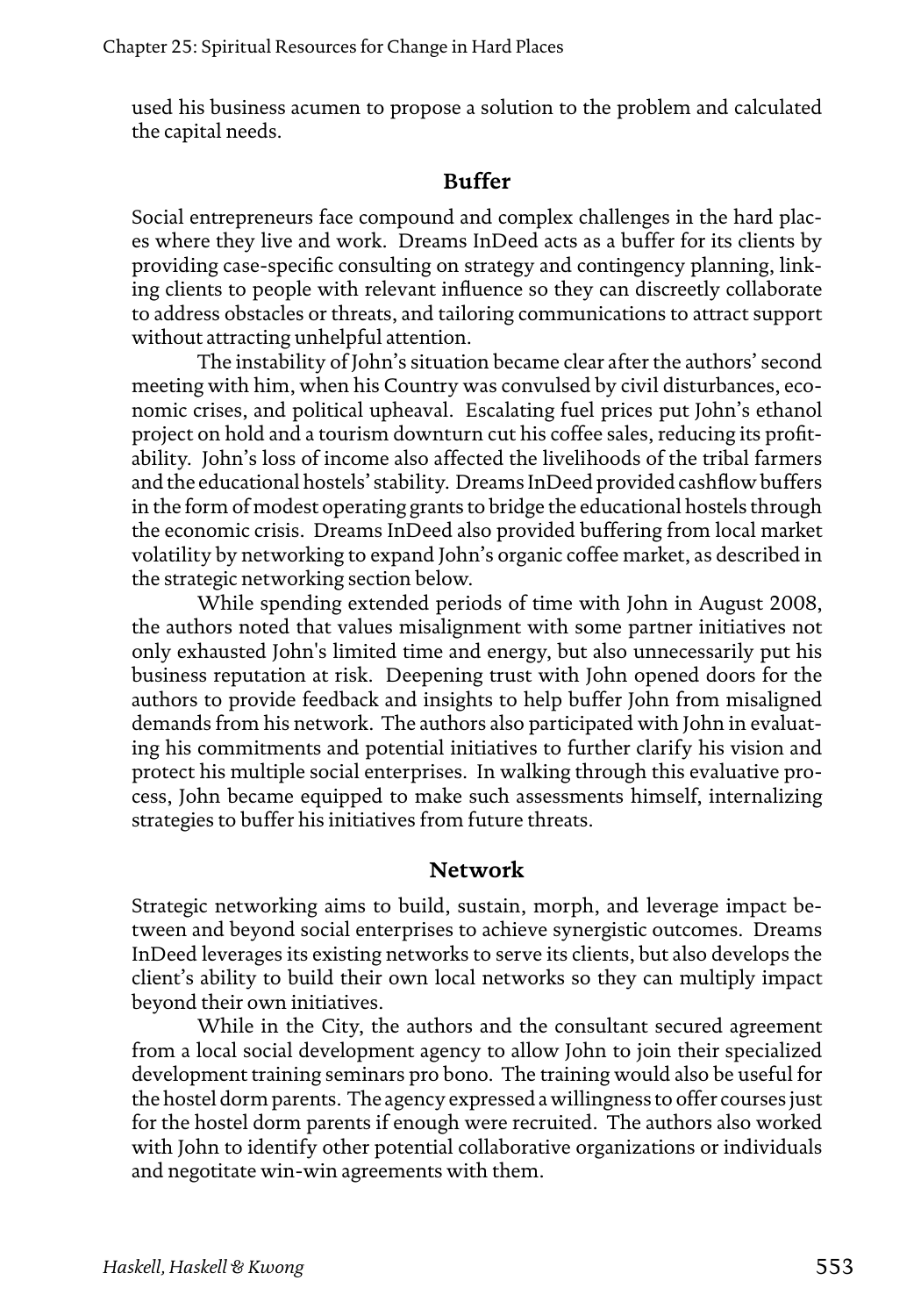After leaving the City where John and Flora live, the authors and the consultant spent time with the partner of the hotel in which they were staying and had dinner with the director of a group of companies. During both conversations they shared the unique social value, premium quality, and competitive price of John's organic coffee. The partner of the hotel took a sample of the coffee and is now promoting it through his network in a large city and through the region plus plans to offer it at the new coffee shop he is opening at his hotel. The director of the group of companies requested the manager of his own high-end hotel to research purchasing John's coffee for use at the hotel.

## **Challenges and Prospects**

Overcoming ethnic discrimination, debilitating health crises, and devastating financial losses, John has pioneered and promoted organic agriculture among remote, marginalized minorities to enable them to achieve sustainable livelihoods. He has trained over 330 families to date to generate income from highaltitude shade-grown organic coffee farming, with over 20,000 trees under profitable cultivation. To accomplish his vision of sustainable livelihoods for other remote villages, John has additional organic crops under research for technical and commercial feasibility. In addition to these social businesses, John has secured educational access and moral development opportunities in nine rural hostels for over 430 marginalized children at risk of labor exploitation. Remarkable as these accomplishments are when considered in light of the chaotic conditions he faces, they are dwarfed by the need of similar communities across Southeast Asia, and the scope of the vision that propels John. The authors believe that John and his network illustrate the Dreams InDeed theory of change well: the right indigenous servant leader, aligned with the values demonstrated in the life of Jesus, with an inspiring vision affirmed by communities in need. The authors remain committed to continue to offer the right customized support to help bring his dream to life.

## **References**

- *American Heritage® Dictionary of the English Language: Fourth Edition* (2006). ISBN 0618701729.
- Alkire, S. (2002). *Valuing Freedoms: Sen's Capabilities Approach and Poverty Reduction,*  ISBN 0199245797.
- Anderson, M.B. (1999). *Do No Harm: How Aid Can Support Peace—Or War,* ISBN 1555878342.
- Blanchard, K. and O'Conner, M. (2003). *Managing by Values: How to Put Your Values into Action for Extraordinary Results,* ISBN 1576752747.
- Boje, D. and Baskin, K. (2005). "Guest editors' introduction: Emergence of third order cybernetics," *Emergence: Complexity & Organization*, ISSN 1521-3250, 7(3-4): vviii.
- Bornstein, D. (2004). *How to Change the World: Social Entrepreneurs and the Power of New Ideas,* ISBN 0195138058.

Buck, P.S. (1954). *My Several Worlds: A Personal Record,* ISBN 0671800345.

Chambers, R. (1983). *Rural Development: Putting the Last First,* ISBN 0582644437.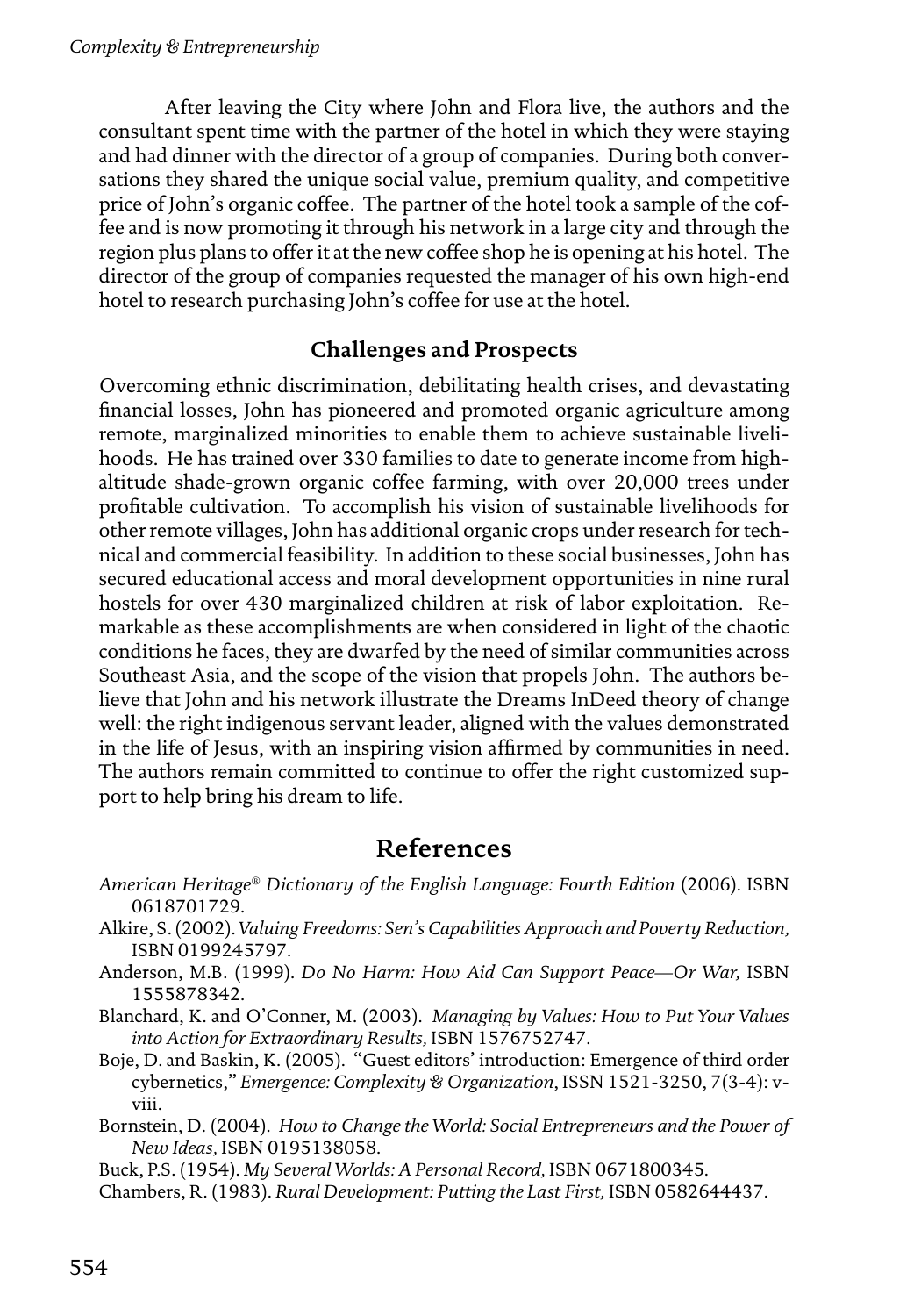- Chambers, R. (1997). *Whose Reality Counts? Putting the First Last,* ISBN 185339386X.
- Collins, J.C. (2001). *Good to Great: Why Some Companies Make the Leap…and Others Don't,* ISBN 0066620996.
- Collins, J.C. and Porras, J.I. (1994). *Built to Last: Successful Habits of Visionary Companies,* ISBN 0887306713.
- Comim, F., Qizilbash, M. and Alkire, S. (2008). *The Capability Approach: Concepts, Measures and Applications,* ISBN 0521862876.
- Connolly, W. (1991). *Identity-Difference: Democratic Negotiations of Political Paradox,*  ISBN 0801425069.
- Connolly, W. (2005). *Pluralism,* ISBN 0822335670.
- Corlett, W. (1989). *Community without Unity: A Politics of Derridian Extravagance.*  ISBN 0822307324.
- Dees, J.G. (1998). "The meaning of "social entrepreneurship," Center for the Advancement of Social Entrepreneurship, Fuqua School of Business: Duke University. http://www.caseatduke.org/documents/dees\_sedef.pdf.
- Dichter, T.W. (2003). *Despite Good Intentions: Why Development Assistance to the Third World Has Failed,* ISBN 155849393X.
- Drucker, P.F. (1946). *Concept of the Corporation*, ISBN 1560006250 (1996).
- Duraiappah, A.K., Roddy, P.V. and Parry, J. (2005). "Have participatory approaches increased capabilities?" International Institute for Sustainable Development, Winnipeg, Manitoba, Canada, http://www.iisd.org/pdf/2005/economics\_participatory\_approaches.pdf.
- De Pree, M. (1987). *Leadership is an Art*, ISBN 0385512465 (2004).
- Easterly, W. (2006). *The White Man's Burden: Why the West's Efforts to Aid the Rest Have Done So Much Ill and So Little Good,* ISBN 1594200378.
- Freire, P. (1970). *Pedagogy of the Oppressed,* ISBN 0826412769 (2001).
- Fukuyama, F. (1995). *Trust: The Social Virtues and the Creation of Prosperity,* ISBN 0684825252.
- George, B. (2003). *Authentic Leadership: Rediscovering the Secrets to Creating Lasting Value,* ISBN 0787969133.
- George, B. (2007). *True North: Discovering Your Authentic Leadership,* ISBN 0787987514.
- George, B. (2008). *Finding Your True North: A Personal Guide*, ISBN 0470261366.
- Gills, B.K. (ed.) (2000). *Globalization and the Politics of Resistance,* IBSN 0333970306.
- Goldstein, J.A., Hazy, J.K. and Silberstang, J. (2008). "Complexity and social entrepreneurship: a fortuitous meeting," *Emergence: Complexity & Organization*, ISSN 1521-3250, 10(3): 9-24.
- Greenleaf, R. (1977). *Servant Leadership: A Journey into the Nature of Legitimate Power and Greatness*, ISBN 0809125277.
- Grove, A.S. (1996). *Only the Paranoid Survive: How to Identify and Exploit the Crisis Points that Challenge Every Business*, ISBN 0385482582.
- Harrison, L.E. (1985). *Underdevelopment is a State of Mind: The Latin American Case,*  ISBN 0819164909.
- Harrison, L.E. (1992). *Who Prospers: How Cultural Values Shape Economic and Political Success*, ISBN 0465016340.
- Harrison, L.E. and Huntington, S.P. (eds.) (2000)*. Culture Matters: How Values Shape Human Progress,* ISBN 0465031757.
- Harrison, L.E. and Kagan, J (eds.) (2006). *Developing Cultures: Essays on Cultural Change,* ISBN 0415952816.
- Harrison, L.E. and Berger, P.L. (eds.) (2006). *Developing Cultures: Case Studies,* ISBN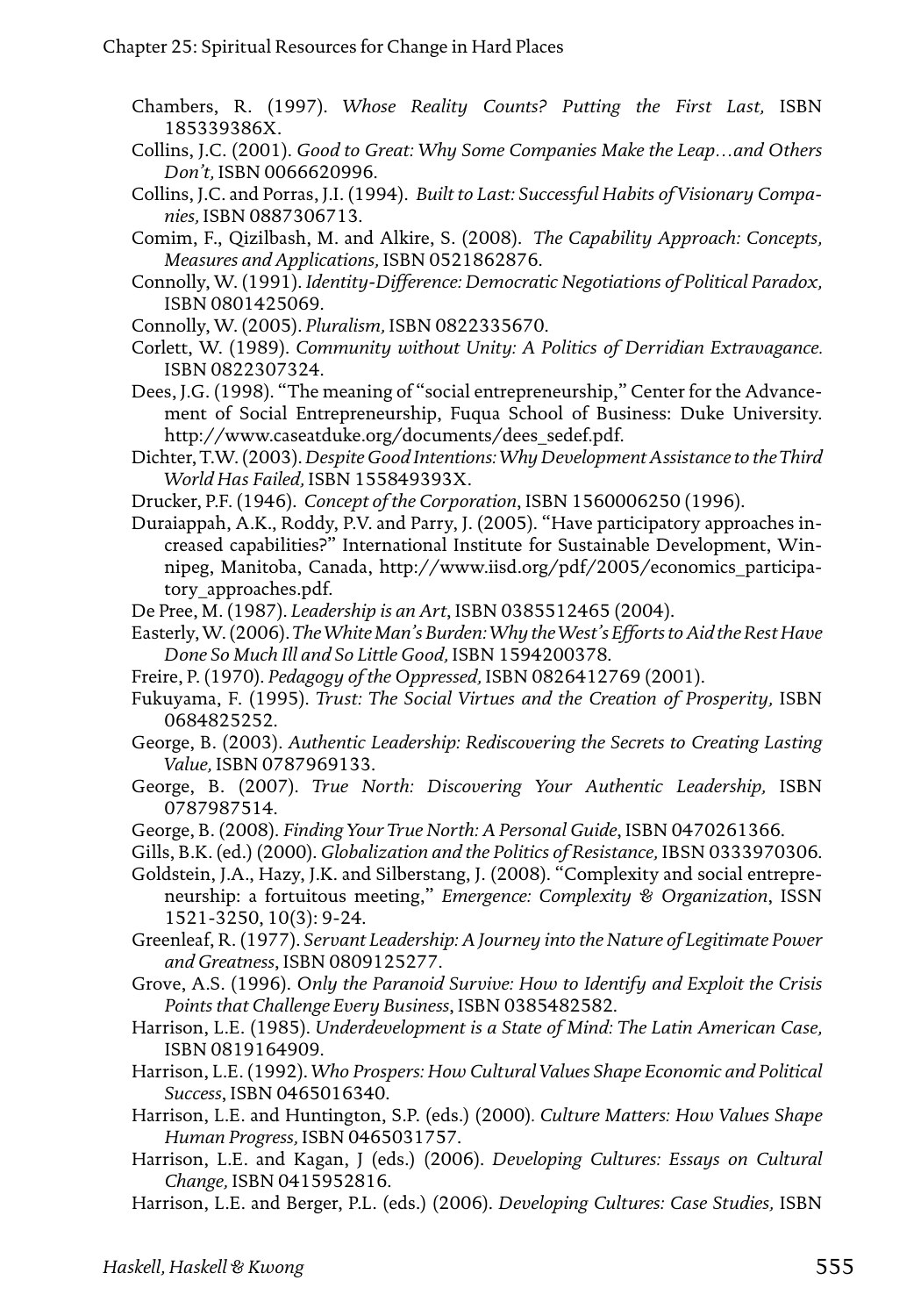0415952794.

- Haskell, J.H. (1997). "La Perspective de l'Enfant" en *Mondialisation et Migration: Une Jeunesse Déracinée, Le Congres Internationale de la Federation Internationale Pour l'Education des Parents, 14-16 Avril 1997,* ISBN 9981194204.
- Havel, V. (1990). *Disturbing the Peace: A Conversation with Karel Huizdala,* ISBN 0679734023.
- Hazy, J.K, Goldstein, J.A. and Lichtenstein, B.B, (2007). "Complex systems leadership theory: An introduction" in J.K. Hazy, J. Goldstein and BB Lichtenstein (eds.), *Complexity Systems Leadership Theory,* ISBN 9780979168864, pp. 1-13.
- Heifetz, R.A. (1994). *Leadership Without Easy Answers*, ISBN 0674518586.
- Heifetz, R.A. and Linsky, M. (2002). *Leadership on the Line: Staying Alive through the Dangers of Leading,* ISBN 1578514371.
- Hesselbein, F. (2002). *Hesselbein on Leadership*, ISBN 0787963925.
- Hofstede, G. (2001). *Culture's Consequences: Comparing Values, Behaviors, Institutions, and Organizations across Nations*, ISBN 0803973241.
- Honig, B. (1993). *Political Theory and the Displacement of Politics,* ISBN 0801480728.
- Howard, S. and Welbourn, D. (2004). *The Spirit at Work Phenomenon,* ISBN 1902694295.
- Huntington, S.P. (1996). *The Clash of Civilizations and the Remaking of World Order,*  IBSN 0684811642.
- Hurd, E.S. (2008). *The Politics of Secularism in International Relations*, ISBN 0691130078.
- Inglehart, R. (2000). "Culture and Democracy" in Harrison, L.E. and Huntington S.P. (eds.), *Culture Matters: How Values Shape Human Progress,* ISBN 0465031757, pp. 80-97.
- Inglehart, R. and Welzel, C. (2005). *Modernization, Culture Change, and Democracy: The Human Development Sequence,* ISBN 0521846951.
- Johnson, K.D. (2007). *Theology, Political Theory, and Pluralism: Beyond Tolerance and Difference*, ISBN 0521870038.
- Kahane, D. (2003). "In theory: Dispute resolution and the politics of cultural generalization," *Negotiation Journal,* ISSN 0748-4526, 3(1): 5-27.
- Krebs, V. and Holley, J. (2002). "Building smart communities through network," http:// www.orgnet.com/BuildingNetworks.pdf.
- Küng, H. (ed.) (1996). "The principles of a global ethic" in *Yes to a Global Ethic,* ISBN 0334026334, pp. 12-26.
- Light, P.C. (2006). "Reshaping social entrepreneurship," *Stanford Social Innovation Review,* ISSN 1542-7099, (Fall).
- Marion, R. (1999). *The Edge of Organization: Chaos and Complexity Theories of Formal Social Systems,* ISBN 0761912657.
- Marion, R. and Uhl-Bien, M. (2007). "Paradigmatic influence and leadership: The perspective of complexity theory and bureaucracy theory," in J.K. Hazy, J. Goldstein and B.B. Lichtenstein (eds.), *Complexity Systems Leadership Theory,* ISBN 9780979168864, pp. 143-159.
- Markham, E. (1915). *The Shoes of Happiness and Other Poems: The Third Book of Verse,*  ISBN 0548213666 (2007).
- Martin, R.L. and Osberg, S. (2007). "Social entrepreneurship: The case for definition," *Stanford Social Innovation Review*, ISSN 1542-7099, (Spring).
- Mitroff, I. and Denton, E.A. (1999). *A Spiritual Audit of Corporate America: A Hard*  Look at Spirituality, Religion, and Values in the Workplace, ISBN 0787946664

Mouffe, C. (2000). *The Democratic Paradox,* ISBN 1859842798.

Neal, J. and Biberman, J. (2003) "Research that matters: Helping organizations integrate